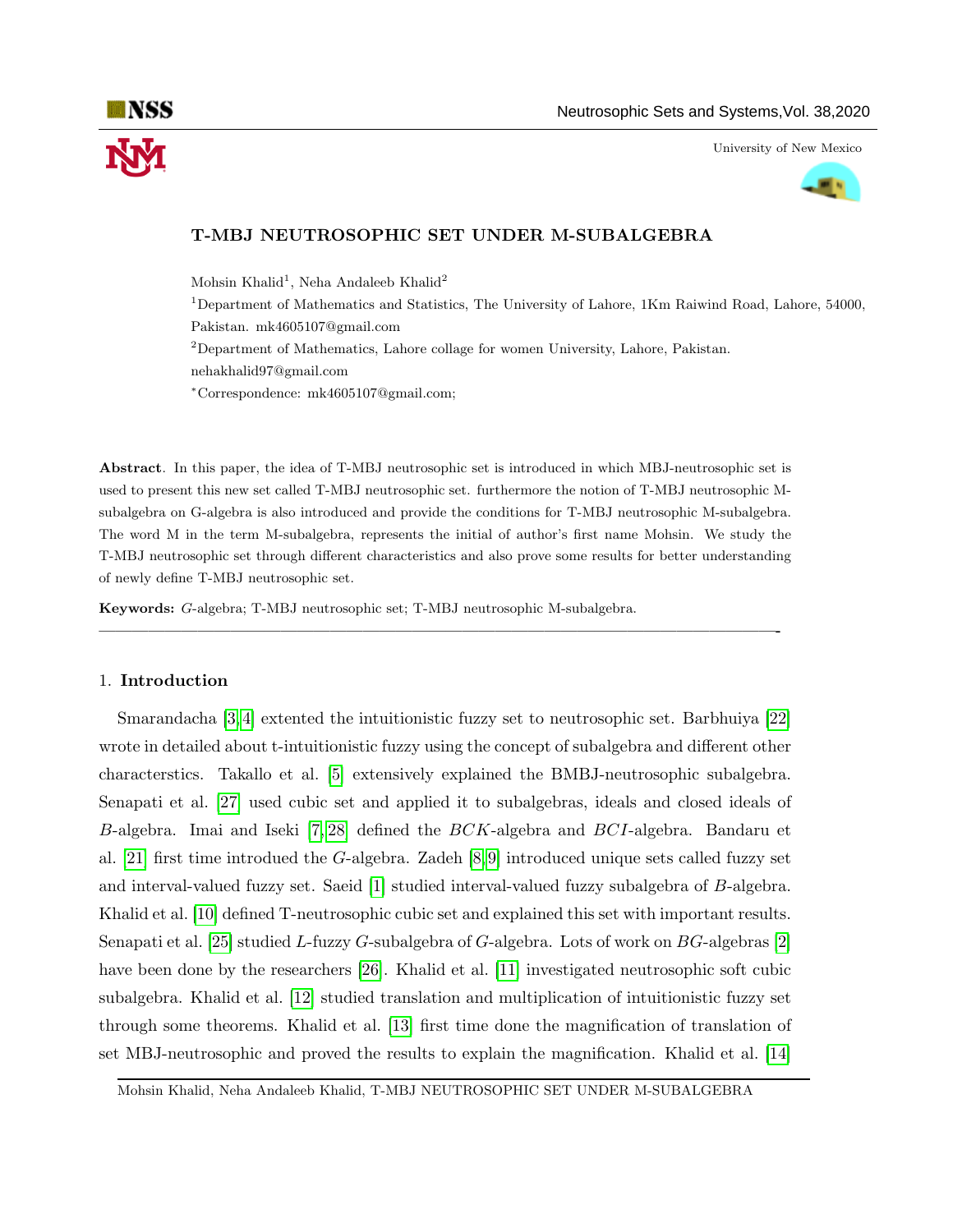studied MBJ-neutrosophic T-ideal on B-algebra. Khalid et al. [\[15\]](#page-14-15) wrote the extensively important results for multiplicative interpretation of neutrosophic cubic set. Takallo et al. [\[16\]](#page-14-16) discussed the application of MBJ-neutrosophic set. Neggers et al. [\[6\]](#page-14-17) studied the fundamental theorem of B-homomorphism for B-algebra. Biswas [\[23\]](#page-14-18) investigated the membership function of interval valued fuzzy set. Ahn [\[24\]](#page-14-19) proved different results for fuzzy subalgebra. Jun et al. [\[29\]](#page-15-1) deeply studied neutrosophic cubic set with different characteristics. Basset et. al [\[17\]](#page-14-20) done the detailed study on hybrid neutrosophic multiple criteria group decision making approach for project selection. Hemavati et. al [\[20\]](#page-14-21) investigated the  $\beta$ -subalgebra using the interval valed fuzzy set. Surya et. al [\[18\]](#page-14-22) worked on MBJ neutrsophic  $β$ -subalgebra. Basset et. al [\[19\]](#page-14-23) worked on novel group decision making model based on neutrsophic set for the heart disease.

This paper is presented to define the T-MBJ neutrosophic set and provide the condition for T-MBJ neutrosophic set [T-MBJ NS] to be a T-MBJ neutrosophic M-subalgebra on Galgebra. We also investigate some properties and proved some results for T-MBJ neutrosophic M-subalgebra [T-MBJ NMSU].

### 2. Preliminaries

Here, some basic definitions are written that are helpful to present this paper.

**Definition 2.1.** A nonempty set Y with a constant 0 and a binary operation  $*$  is said to be G-algebra [\[21\]](#page-14-5) if it fulfills these axioms:

G1: 
$$
t_1 * t_1 = 0
$$
  
G2:  $t_1 * (t_1 * t_2) = t_2$ , for all  $t_1, t_2 \in Y$ .

A G-algebra is denoted by  $(Y, *, 0)$ .

**Definition 2.2.** A nonempty set Y with a constant 0 and a binary operation  $*$  is said to be B-algebra [\[6\]](#page-14-17) if it fulfills these axioms:

B1:  $t_1 * t_1 = 0$ B2: $t_1 * 0 = t_1$  B2:  $(t_1 * t_2) * t_3 = t_1 * (t_3(0 * t_2))$ , for all  $t_1, t_2, t_3 \in Y$ .

**Definition 2.3.** Let S be a subset of G-algebra is called a subalgebra [\[21\]](#page-14-5) of Y if  $t_1 * t_2 \in S$  $\forall t_1, t_2 \in S.$ 

**Definition 2.4.** Function  $f \mid Y \to X$  of B-algebra is called homomorphic [\[6\]](#page-14-17) if  $f(t_1 * t_2) =$  $f(t_1) * f(t_2) \; \forall \; t_1, t_2 \in Y$ . If  $f | Y \to X$  is a B-homomorphic, then  $f(0) = 0$ .

**Definition 2.5.** Let C be a fuzzy set [\[8\]](#page-14-6) in Y is defined as  $C = \{ \langle t_1, \vartheta_C(t_1) \rangle | t_1 \in Y \}$ , where  $\vartheta_C(t_1)$  is called the existence ship value of  $t_1$  in C and  $\vartheta_C(t_1) \in [0,1]$ .

Mohsin Khalid, Neha Andaleeb Khalid, T-MBJ NEUTROSOPHIC SET UNDER M-SUBALGEBRA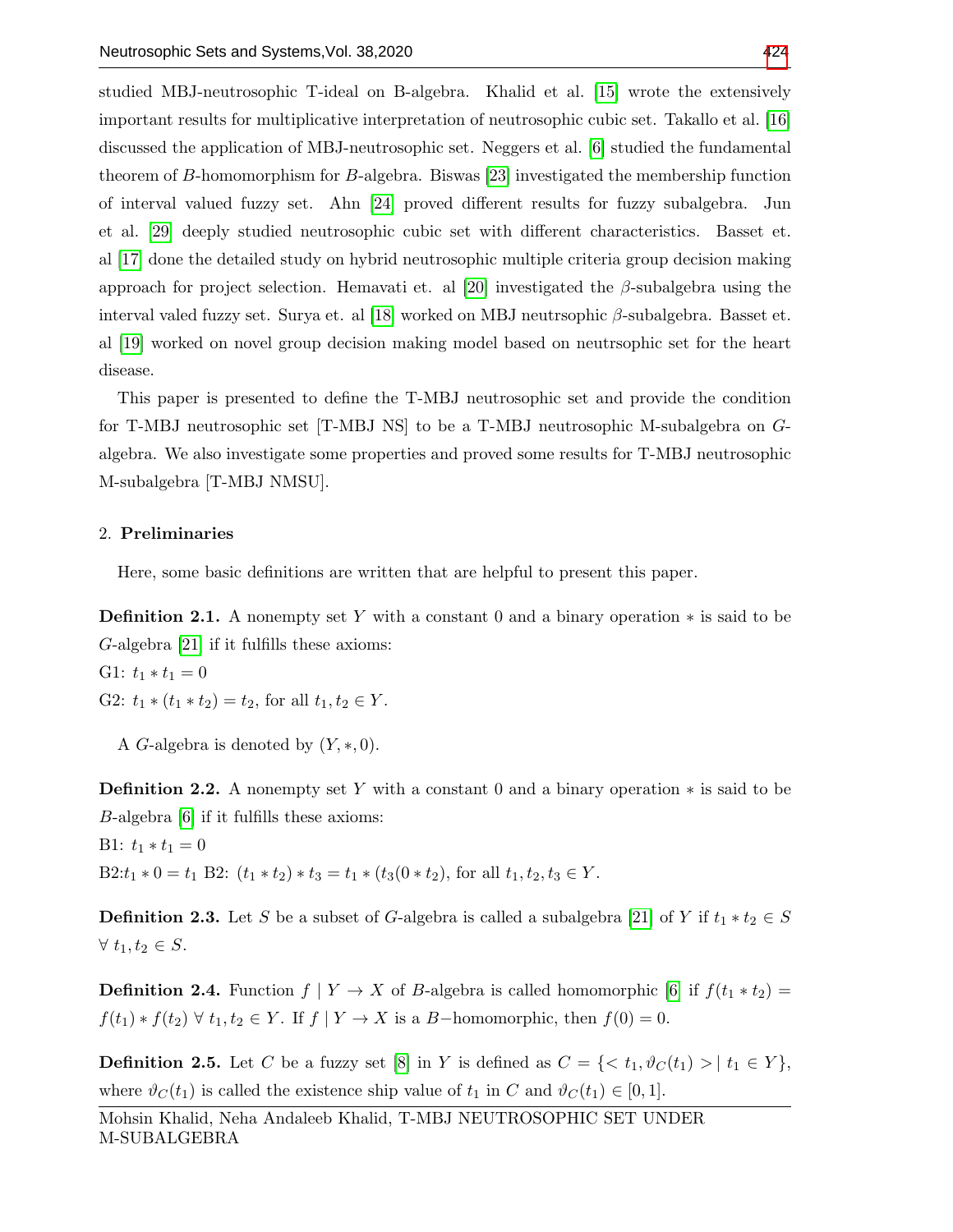For a fuzzy set's family  $C_i = \{ \langle t_1, \vartheta_{C_i}(t_1) \rangle | t_1 \in Y \}$  in Y, where  $i \in H$  and H is index set, Join  $(\vee)$  and meet  $(\wedge)$  are defined as follow:

$$
\vee_{i \in H} C_i = (\vee_{i \in H} \vartheta_{C_i})(t_1) = \sup \{ \vartheta_{C_i} \mid i \in H \},
$$

and

$$
\wedge_{i \in H} C_i = (\wedge_{i \in H} \vartheta_{C_i})(t_1) = \inf \{ \vartheta_{C_i} \mid i \in H \}
$$

respectively,  $\forall t_1 \in Y$ .

**Definition 2.6.** [\[23\]](#page-14-18) Let two elements  $D_1, D_2 \in D[0,1]$ . If  $D_1 = [(t_1)^{-}_{1}, (t_1)^{+}_{1}]$  and  $D_2 = [(t_1)^{-}_{2}, (t_1)^{+}_{2}]$ , then  $rmax(D_1, D_2) = [max((t_1)^{-}_{1}, (t_1)^{-}_{2}), max((t_1)^{+}_{1}, (t_1)^{+}_{2})]$  which is denoted by  $D_1 \vee^r D_2$  and  $rmin(D_1, D_2) = [min((t_1)^-, (t_1)^-, (t_1)^+, (t_1)^+_2)]$  which is denoted by  $D_1 \wedge^r D_2$ . Thus, if  $D_i = [((t_1)_1)_i^-, ((t_1)_2)^+] \in D[0,1]$  for  $i = 1, 2, 3, \ldots$ , then they defined  $rsup_i(D_i) = [sup_i(((t_1)_1)_i^-), sup_i(((t_1)_1)_i^+)], i.e., \vee_i^r D_i = [\vee_i((t_1)_1)_i^-,\vee_i((t_1)_1)_i^+].$ In the same way they defined  $rinf_i(D_i) = [inf_i(((t_1)_1)_i^-), inf_i(((t_1)_1)_i^+)], i.e., \wedge_i^r D_i =$  $[\wedge_i((t_1)_1)_i^-, \wedge_i((t_1)_1)_i^+]$ . Now they called  $D_1 \geq D_2 \iff (t_1)_1^-\geq (t_1)_2^-$  and  $(t_1)_1^+\geq (t_1)_2^+$ . Similarly they defined the relations  $D_1 \leq D_2$  and  $D_1 = D_2$ .

Ahn et al. [\[24\]](#page-14-19) defined fuzzy subalgebra, which is defined below.

**Definition 2.7.** A nonempty set  $C = \{ \langle t_1, \vartheta_C(t_1) \rangle | t_1 \in Y \}$  is called a fuzzy subalgebra [\[24\]](#page-14-19) of Y if  $\vartheta_C(t_1 * t_2) \geq min{\lbrace \vartheta_C(t_1), \vartheta_C(t_2) \rbrace \ \forall \ t_1, t_2 \in Y}$ .

**Definition 2.8.** For any  $C_i = (\rho_i, \lambda_i)$  [\[29\]](#page-15-1) where  $\rho_i = \{ \langle t_1; \rho_{iE}(t_1), \rho_{iI}(t_1), \rho_{iN}(t_1) \rangle \mid t_1 \in$  $Y\}, \lambda_i = \{ \langle t_1; \lambda_{iE}(t_1), \lambda_{iI}(t_1), \lambda_{iN}(t_1) \rangle \mid t_1 \in Y \}$  for  $i \in H$ , P-union, P-inersection, Runion and R-intersection is defined respectively by **P-union** $\bigcup_{i\in H} C_i = (\bigcup_{i\in H} \rho_i, \bigvee_{i\in H} \lambda_i),$  **P-** $\begin{array}{lll} \text{intersection} \,\,\cap_{P}\mathcal{C}_{i} \,\,=\,\,\, (\underset{i\in H}{\cap}\rho_{i},\underset{i\in H}{\wedge}\lambda_{i}), \,\,\text{R-union} \,\,\cup_{R}\mathcal{C}_{i} \,\,\,=\,\,\, (\underset{i\in H}{\cup}\rho_{i},\underset{i\in H}{\wedge}\lambda_{i}), \,\,\text{R-intersection:} \end{array}$  $\bigcap_{i\in H} \mathcal{C}_i = (\bigcap_{i\in H} \rho_i, \bigvee_{i\in H} \lambda_i),$  where  $\bigcup_{i\in H} \rho_i = \{ \langle t_1; (\cup_{i\in H} \rho_{iE})(t_1), (\cup_{i\in H} \rho_{iI})(t_1), (\cup_{i\in H} \rho_{iN})(t_1) \rangle \mid t_1 \in Y \},\$  $\overline{\vee}_{i\in H}\lambda_i = \{ \langle t_1; (\vee_{i\in H}\lambda_{iE})(t_1),(\vee_{i\in H}\lambda_{iI})(t_1),(\vee_{i\in H}\lambda_{iN})(t_1)\rangle \mid t_1 \in Y \}$  $\bigcap_{i\in H}\rho_i = \{ \langle t_1; (\bigcap_{i\in H}\rho_{iE})(t_1), (\bigcap_{i\in H}\rho_{iI})(t_1), (\bigcap_{i\in H}\rho_{iN})(t_1) \rangle \mid t_1 \in Y \},\$  $\wedge_{i\in H}\lambda_i = \{ \langle t_1; (\wedge_{i\in H}\lambda_{iE})(t_1),(\wedge_{i\in H}\lambda_{iI})(t_1),(\wedge_{i\in H}\lambda_{iN})(t_1)\rangle \mid t_1 \in Y \}.$ 

**Definition 2.9.** Let  $B = (\vartheta_B, \nu_B)$  be an IFS of BG-algebra Y and  $t \in [0, 1]$ , then the IFS  $B<sup>t</sup>$  is said to be t-intuitionistic fuzzy subset [\[1\]](#page-13-2) of Y w.r.t B and is defined as  $B<sup>t</sup> = \{ \langle$  $t_1, \vartheta_{B^t}(t_1), \nu_{B^t}(t_1) > | t_1 \in Y \} = \langle \vartheta_{B^t}, \nu_{B^t} \rangle$ , where  $\vartheta_{B^t}(t_1) = min{\lbrace \vartheta_B(t_1), t \rbrace}$  and  $\vartheta_{B^t}(t_1) =$  $max\{\nu_B(t_1), 1 - t\} \,\forall \, t_1 \in Y.$ 

**Definition 2.10.** Let  $B^t = (\vartheta_{B^t}, \nu_{B^t})$  be a t-IFS of BG-algebra Y and  $t \in [0,1]$  then  $B^t$  is said to be t-IFSU [\[23\]](#page-14-18) of Y if it fulfills these axioms.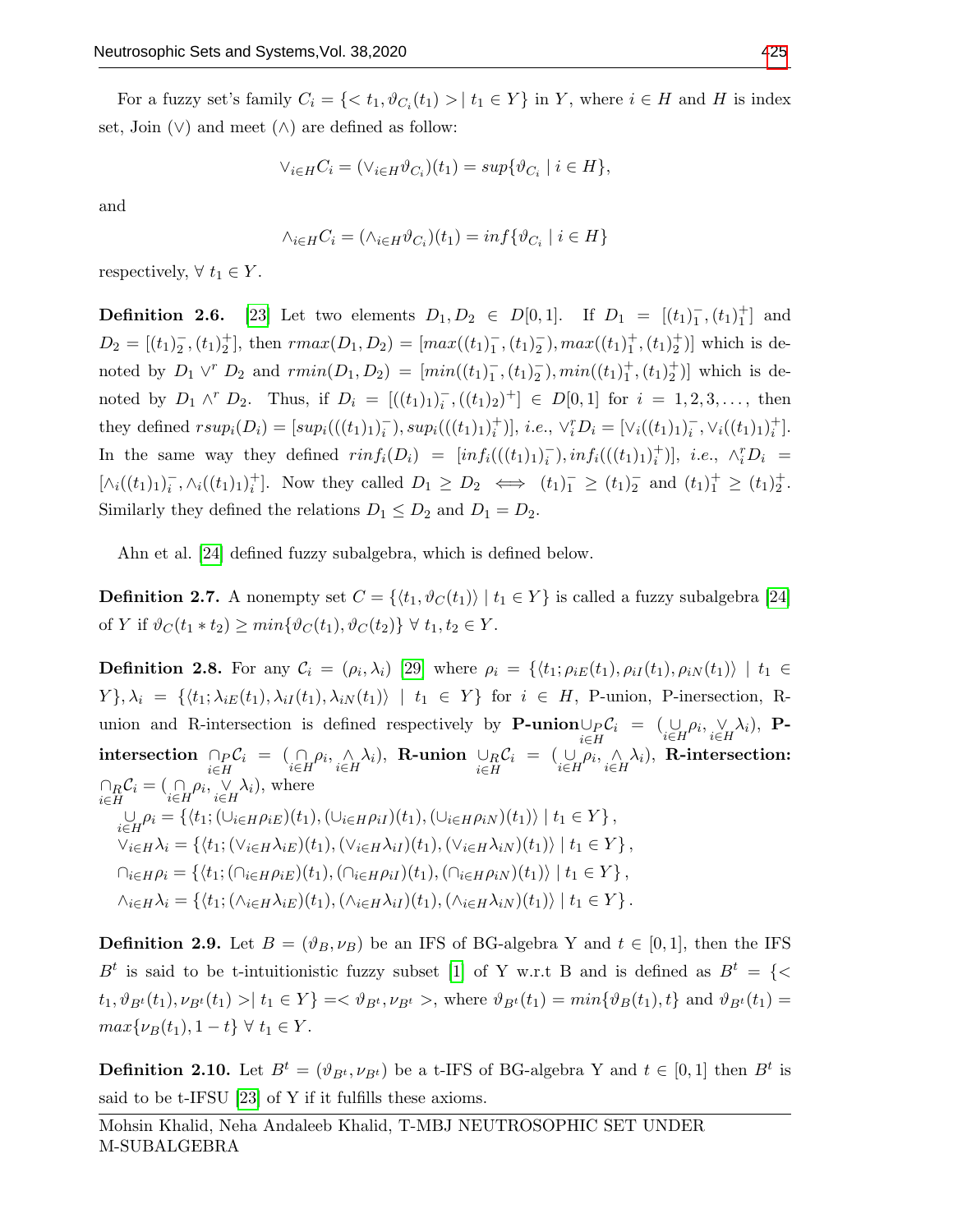(i)  $\vartheta_{B_t}(t_1 * t_2) \geq min{\vartheta_{B_t}(t_1), \vartheta_{B_t}(t_2)}$  and

 $(iii)\nu_{Bt}(t_1 * t_2) \leq max\{\nu_{Bt}(t_1), \nu_{Bt}(t_2)\} \ \forall \ t_1, t_2 \in Y.$ 

**Definition 2.11.** A MBJ-neutrosophic set [\[16\]](#page-14-16) in Y is a structure of the form  $C =$  $\{\langle M_Ct_1, B_Ct_1, J_Ct_1 \rangle \mid t_1 \in Y\}$ , where  $M_C$  and  $J_C$  are fuzzy sets in Y and  $M_C$  is a truth membership function,  $J_C$  is a false membership function and  $\hat{B}$  is an indeterminate interval valued membership function.

# 3. T-MBJ Neutrosophic M-Subalgebras

**Definition 3.1.** A nonempty set of the from  $\mathcal{C}^t = (M^t, \hat{B}^t, J^t)$  is called a T-MBJ neutrosophic set (**T-MBJ NS**) of Y, where  $\mathcal{C}^t = \{ \langle t_1, M^t(t_1), \hat{B}^t(t_1), J^t(t_1) \rangle | t_1 \in Y \} = \langle t_1, \hat{B}^t(t_1), J^t(t_1) \rangle | t_1 \in Y \}$  $M^t, \hat{B}^t, J^t > \text{ with two independent components is defined as } M^t(t_1) = \{min(M, t)(t_1)\},$  $\hat{B}^t = \{rmin(\hat{B}, t')(t_1)\}\$ and  $J^t(t_1) = \{max(J, 2 - t - t')(t_1)\}\ \forall \ t, t', 2 - t - t' \in [0, 1],$  where  $M<sup>t</sup>$  is truth membership function,  $\hat{B}$  is an indeterminate interval valued membership function and  $J<sup>t</sup>$  is a false membership function.

**Definition 3.2.** Let  $\mathcal{C}^t = (M^t, \hat{B}, J^t)$  be a T-MBJ neutrosophic set. Then  $\mathcal{C}^t$  is T-MBJ NMSU under binary operation \*, where  $t_1, t_2, t, t', 2 - t - t', \aleph, \Re \in [0, 1]$  if it satisfies the following three conditions: N1:

$$
min(M((t_1 * \aleph) * (t_2 * \Re)), t) = M^t((t_1 * \aleph) * (t_2 * \Re)) \succeq min\{M^t(t_1 * \aleph), M^t(t_2 * \Re)\}
$$
  
\n
$$
min(\hat{B}((t_1 * \aleph) * (t_2 * \Re)), t') = \hat{B}^t((t_1 * \aleph) * (t_2 * \Re)) \succeq rmin\{\hat{B}^t(t_1 * \aleph), \hat{B}^t(t_2 * \Re)\}
$$
  
\n
$$
min(J((t_1 * \aleph) * (t_2 * \Re)), 2 - t - t') = J^t((t_1 * \aleph) * (t_2 * \Re)) \preceq max\{J^t(t_1 * \aleph), J^t(t_2 * \Re)\}.
$$

For our simplicity we replace the  $2 - t - t'$  with  $\Im$ .

Example 3.3. Let  $Y = \{0, t_1 * \aleph, t_2 * \aleph\}$  be a G-algebra with the following Cayley table.

| $*$ | $\overline{0}$                                                                                              | $t_1 * \aleph \quad t_2 * \Re$   |
|-----|-------------------------------------------------------------------------------------------------------------|----------------------------------|
|     | $0 \mid 0$                                                                                                  | $t_1 * \aleph \quad t_2 * \Re$   |
|     | $\begin{array}{c cc}\nt_1 * \aleph & t_1 * \aleph & 0 \\ t_2 * \Re & t_2 * \Re & t_1 * \aleph\n\end{array}$ | $t_2 * \Re$                      |
|     |                                                                                                             | $\begin{array}{c} 0 \end{array}$ |

A T-MBJ neutrosophic set  $\mathcal{C}^t = (M^t, \hat{B}, J^t)$  of X is defined by

$$
\begin{array}{c|ccccccccc}\n & 0 & t_1 * \aleph & t_2 * \Re & & 0 & t_1 * \aleph & t_2 * \Re \\
\hline\nM^t{}_T & 0.4 & 0.6 & 0.6 & & 0.6 & & \hat{B}^t & [0.1, 0.2] & [0.3, 0.5] & [0.6, 0.9] & & J^t & 0.2 & 0.4 & 0.8\n\end{array}
$$

It is the routine work to check that set is T-MBJ neutrosophic M-subalgebra.

**Proposition 3.4.** Let  $\mathcal{C}^t = \{ \langle t_1, M^t(t_1), \hat{B}^t(t_1), J^t(t_1) \rangle \}$  be a T-MBJ NMSU of Y, then  $\forall$  $t_1 \in Y$ ,  $M^t(0 * \aleph) \succeq M^t(t_1 * \aleph)$ ,  $\hat{B}^t(0 * \aleph) \succeq \hat{B}^t(t_1 * \aleph)$  and  $J^t(0 * \aleph) \preceq J^t(t_1 * \aleph)$ . Thus,  $M^t(0*\aleph), \hat{B}^t(0*\aleph)$  and  $J^t(0*\aleph)$  are the upper bounds and lower bounds of  $M^t(t_1*\aleph), \hat{B}^t(t_1*\aleph)$ and  $J^t(t_1 * \aleph)$  respectively.

.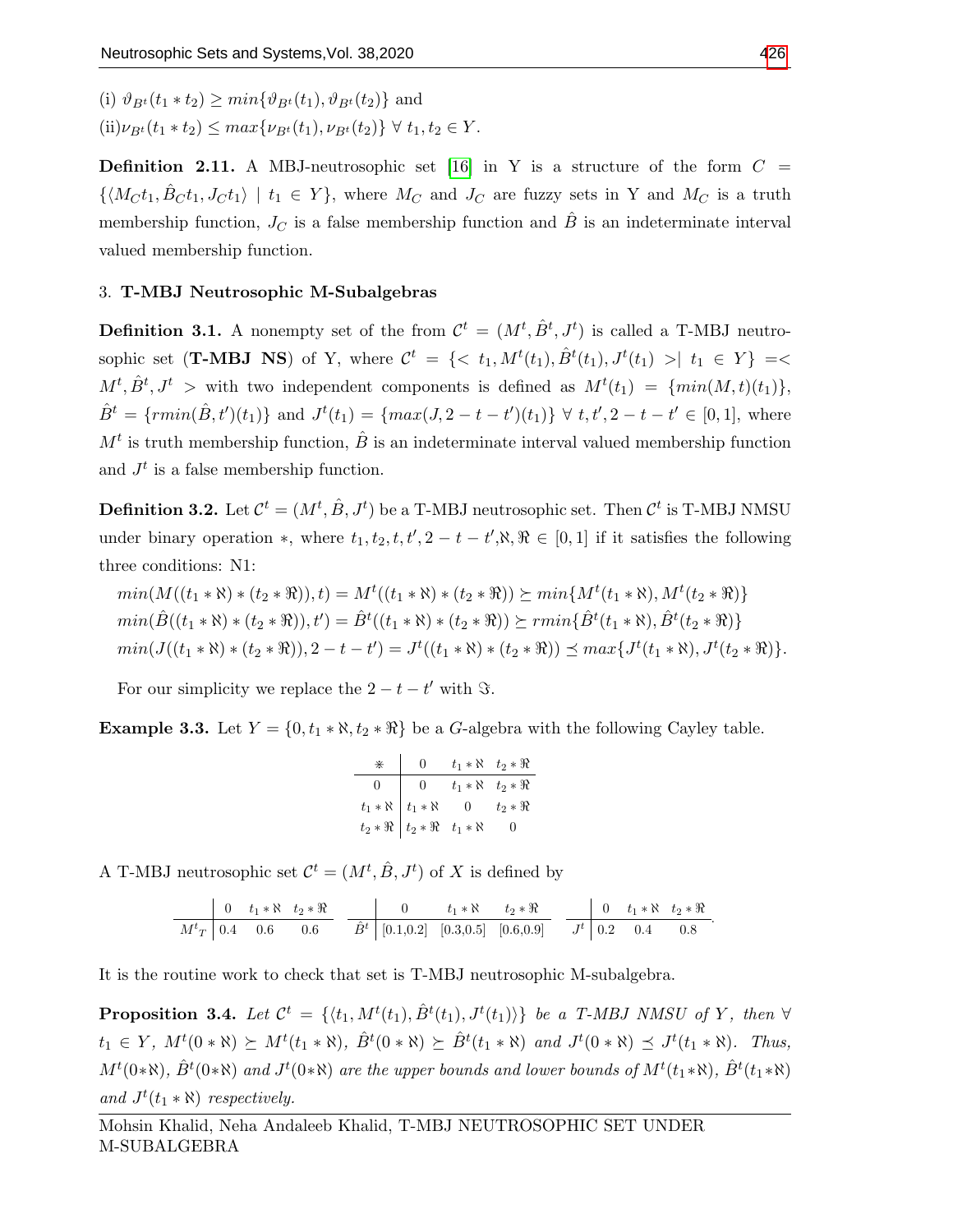*Proof.*  $\forall$   $t_1 \in Y$ , we have  $M^t((0 * \aleph)) = min(M((0 * \aleph))$ ,  $t) = min(M((t_1 * \aleph) * (t_1 * \aleph))$ ,  $t) \succeq$  $min\{min(M((t_1*\aleph)), t), min(M(t_1*\aleph), t)\} = min(M(t_1*\aleph), t) = M^t((t_1*\aleph)) \Rightarrow M^t((0*\aleph)) \succeq$  $M^t((t_1*\aleph)), \hat{B}^t(0*\aleph)=rmin(\hat{B}(0*\aleph), t')=rmin(\hat{B}((t_1*\aleph)*(t_1*\aleph)), t')\succeq rmin\{rmin(\hat{B}(t_1*\aleph))\}$  $\{\mathcal{B}(t_1*\aleph), t'\}\ =\ rmin(\hat{B}(t_1*\aleph), t') = \hat{B}^t(t_1*\aleph) \Rightarrow \hat{B}^t(0*\aleph) \succeq \hat{B}^t(t_1*\aleph)$  and  $max(J(0 * \aleph), \Im) = max(J((t_1 * \aleph) * (t_1 * \aleph)), \Im) \succeq max\{max(J(t_1 * \aleph), \Im), max(J(t_1 * \aleph), \Im)\}\$  $= max(J(t_1 * \aleph), t) = J^t(t_1 * \aleph) \Rightarrow J^t(0 * \aleph) \preceq J^t(t_1 * \aleph).$ 

**Theorem 3.5.** Let  $\mathcal{C}^t = \{ \langle (t_1), M^t(t_1), \hat{B}^t(t_1), J^t(t_1) \rangle \}$  be a T-MBJ NMSU of Y. If there exists a sequence  $\{(t_1 * \aleph)_n\}$  of Y such that  $\lim_{n \to \infty} M^t((t_1 * \aleph)_n) = 0$ ,  $\lim_{n \to \infty} \hat{B}^t((t_1 * \aleph)_n) = [1, 1]$  and  $\lim_{n \to \infty} J^t((t_1 * \aleph)_n) = 0$ . Then  $M^t(0) = 0$ ,  $\hat{B}^t(0) = [1, 1]$  and  $J^t(0) = 0$ .

*Proof.* Using Proposition 3.4,  $M^t(0*\aleph) \succeq M^t(t_1*\aleph) \ \forall \ t_1 \in Y$ , then  $M^t(0*\aleph) \succeq M^t((t_1*\aleph)_n)$ for  $n \in \mathbf{Z}^+$ . Consider,  $0 \succeq M^t(0 * \aleph) \succeq \lim_{n \to \infty} M^t((t_1 * \aleph)_n) = 0$ . Hence,  $M^t(0 * \aleph) = 0$ . Using Proposition 3.4,  $\hat{B}^t(0 * \aleph) \succeq \hat{B}^t(t_1 * \aleph) \ \forall t_1 \in Y$ , so therefore  $\hat{B}^t(0 * \aleph) \succeq \hat{B}^t((t_1 * \aleph)_n)$  for  $n \in \mathbf{Z}^+$ . Consider,  $[1, 1] \succeq \hat{B}^t(0 * \aleph) \succeq \lim_{n \to \infty} \hat{B}^t((t_1 * \aleph)_n) = [1, 1]$ . Hence,  $\hat{B}^t(0 * \aleph) = [1, 1]$ . Again, using Proposition 3.4,  $J^t(0*\aleph) \preceq J^t(t_1*\aleph)$   $\forall t_1 \in Y$ , so therefore  $J^t(0*\aleph) \preceq J^t((t_1*\aleph)_n)$ for  $n \in \mathbf{Z}^+$ . Consider,  $0 \preceq J^t(0 * \aleph) \preceq \lim_{n \to \infty} J^t((t_1 * \aleph)_n) = 0$ . Hence,  $J^t(0 * \aleph) = 0$ .

Theorem 3.6. The R-intersection of any set of T-MBJ NMSU of Y is also a T-MBJ NMSU of Y.

*Proof.* Let  $\mathcal{C}_i^t = \{\langle t_1, M_i^t, \hat{B}_i^t, J_i^t \rangle \mid t_1 \in Y\}$  where  $i \in k$ , be a set of T-MBJ NMSU of Y and  $t_1, t_2 \in Y$  and  $t, \aleph, \Re \in [0, 1]$ . Then

$$
(\vee(M^t)_i)((t_1 * \aleph) * (t_2 * \Re)) = \vee(min(M_i, t)((t_1 * \aleph) * (t_2 * \Re)))
$$
  
\n
$$
= sup(min(M_i, t)((t_1 * \aleph) * (t_2 * \Re)))
$$
  
\n
$$
\ge sup\{min\{(min(M_i, t)(t_1 * \aleph)), (min(M_i, t)(t_1 * \Re))\}\}
$$
  
\n
$$
= min\{sup(min(M_i, t)(t_1 * \aleph)), sup(min(M_i, t)(t_1 * \Re))\}
$$
  
\n
$$
= min\{sup(M_i^t)(t_1 * \aleph), sup(M_i^t)(t_1 * \Re)\}
$$
  
\n
$$
= min\{\vee(M_i^t)(t_1 * \aleph), \vee(M_i^t)(t_1 * \Re)\}
$$
  
\n
$$
\Rightarrow \vee(M_i^t)((t_1 * \aleph) * (t_2 * \Re)) \ge min\{\vee(M_i^t)(t_1 * \aleph), \vee(M_i^t)(t_1 * \Re)\}
$$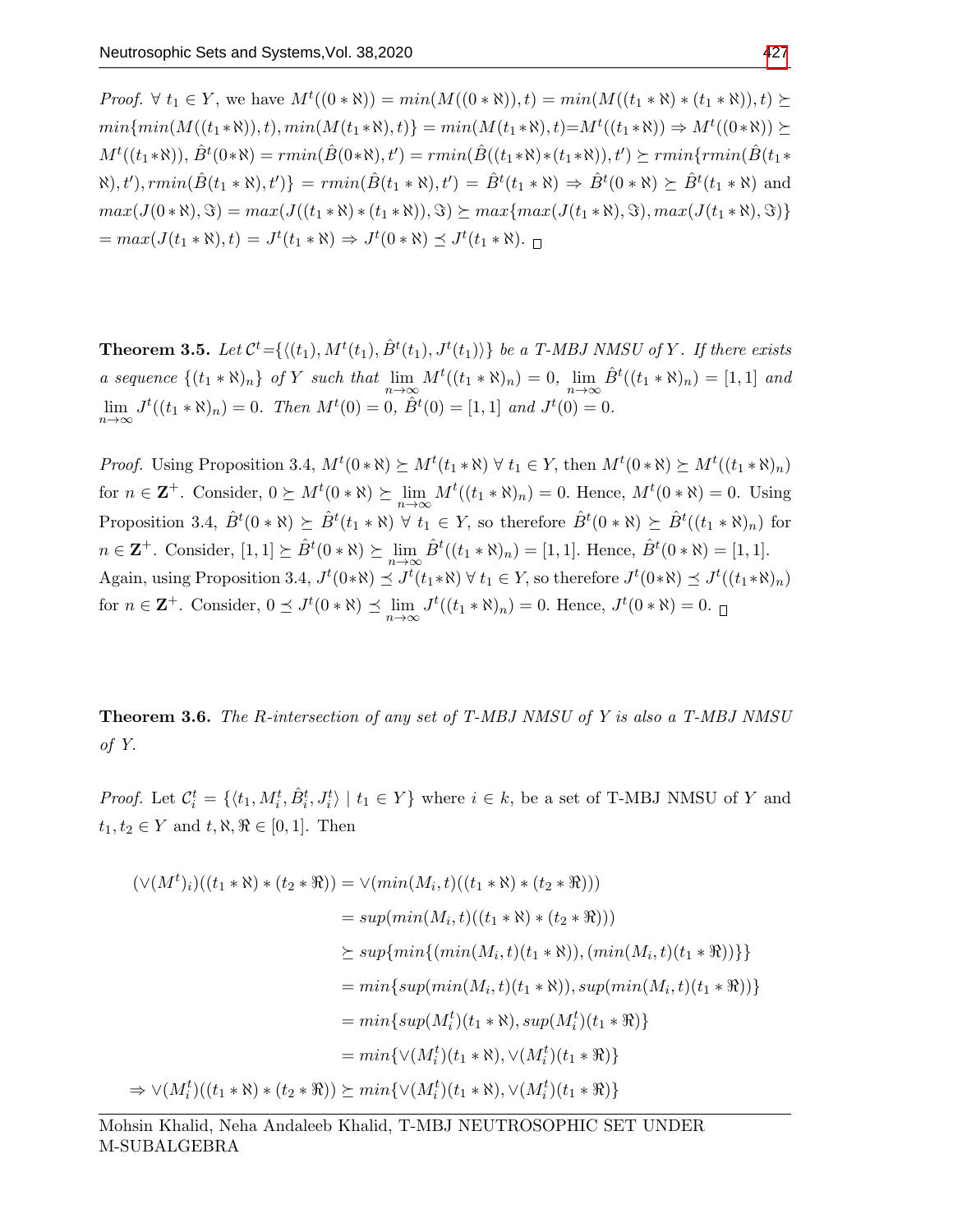and

$$
(\bigcap (\hat{B}^t)_i)((t_1 * \aleph) * (t_2 * \Re)) = \bigcap (rmin(\hat{B}_i, t')((t_1 * \aleph) * (t_2 * \Re)))
$$
  
\n
$$
= rinf(rmin(\hat{B}_i, t')((t_1 * \aleph) * (t_2 * \Re)))
$$
  
\n
$$
\succeq rinf\{rmin\{(rmin(\hat{B}_i, t')(t_1 * \aleph)), (rmin(\hat{B}_i, t')(t_1 * \Re))\}\}
$$
  
\n
$$
= rmin\{rinf(rmin(\hat{B}_i, t')(t_1 * \aleph)), rinf(rmin(\hat{B}_i, t')(t_1 * \Re))\}
$$
  
\n
$$
= rmin\{rinf(\hat{B}_i^t)(t_1 * \aleph), rinf(\hat{B}_i^t)(t_1 * \Re)\}
$$
  
\n
$$
\Rightarrow \bigcap (\hat{B}_i^t)((t_1 * \aleph) * (t_2 * \Re)) \succeq rmin\{ \bigcap (\hat{B}_i^t)(t_1 * \aleph), \bigcap (\hat{B}_i^t)(t_1 * \Re) \},
$$

and

$$
(\vee (J^t)_i)((t_1 * \aleph) * (t_2 * \Re)) = \vee (max(J_i, \Im)((t_1 * \aleph) * (t_2 * \Re)))
$$
  
\n
$$
= sup(max(J_i, \Im)((t_1 * \aleph) * (t_2 * \Re)))
$$
  
\n
$$
\le sup\{max\{(max(J_i, \Im)(t_1 * \aleph)), (max(J_i, \Im)(t_1 * \Re))\}\}
$$
  
\n
$$
= max\{sup(max(J_i, \Im)(t_1 * \aleph)), sup(max(J_i, \Im)(t_1 * \Re))\}
$$
  
\n
$$
= max\{sup(J_i^t)(t_1 * \aleph), sup(J_i^t)(t_1 * \Re)\}
$$
  
\n
$$
= max\{ \vee (J_i^t)(t_1 * \aleph), \vee (J_i^t)(t_1 * \Re)\}
$$
  
\n
$$
\Rightarrow \vee (J_i^t)((t_1 * \aleph) * (t_2 * \Re)) \le max\{ \vee (J_i^t)(t_1 * \aleph), \vee (J_i^t)(t_1 * \Re)\},
$$

which show that R-intersection of  $\mathcal{C}_i^t$  is a T-MBJ NMSU of Y.

**Theorem 3.7.** Let  $\mathcal{C}_i^t = \{ \langle t_1, (M_i^t), (\hat{B}_i^t), (J_i^t) \rangle \mid t_1 \in Y \}$  be a set of T-MBJ NMSU of Y, where  $i \in k$  and  $t \in [0,1]$ . If  $inf\{min\{(M_i^t)(t_1 * \aleph), (M_i^t)(t_1 * \aleph)\}\}$  =  $min\{inf(M_i^t)(t_1 * \aleph)\}$  $\{M_i^t\}(t_1*\aleph)\}$  and  $inf\{max\{(J_i^t)(t_1*\aleph),(J_i^t)(t_1*\aleph)\}\} = max\{inf(J_i^t)(t_1*\aleph),inf(J_i^t)(t_1*\aleph)\}$  $\{ \forall \ t_1 \in Y, \text{ then } P\text{-}intersection \ of \ \mathcal{C}_i^t \ \text{ is also a } T\text{-}MBJ \text{ }NMSU \text{ } of \text{ } Y.$ 

*Proof.* Suppose that  $\mathcal{C}_i^t = \{ \langle t_1, (M_i^t), (\hat{B}_i^t), (J_i^t) \rangle \mid t_1 \in Y \}$  where  $i \in k$ , is a family of sets of T-MBJ NMSU of Y such that  $inf\{min\{(M_i^t)(t_1 * \aleph), (M_i^t)(t_1 * \aleph)\}\} = min\{inf(M_i^t)(t_1 * \aleph)\}$  $\{M_i^t\}(t_1*\aleph)\}$  and  $inf\{max\{(J_i^t)(t_1*\aleph), (J_i^t)(t_1*\aleph)\}\}$  =  $max\{inf(J_i^t)(t_1*\aleph), inf(J_i^t)(t_1*\aleph)\}$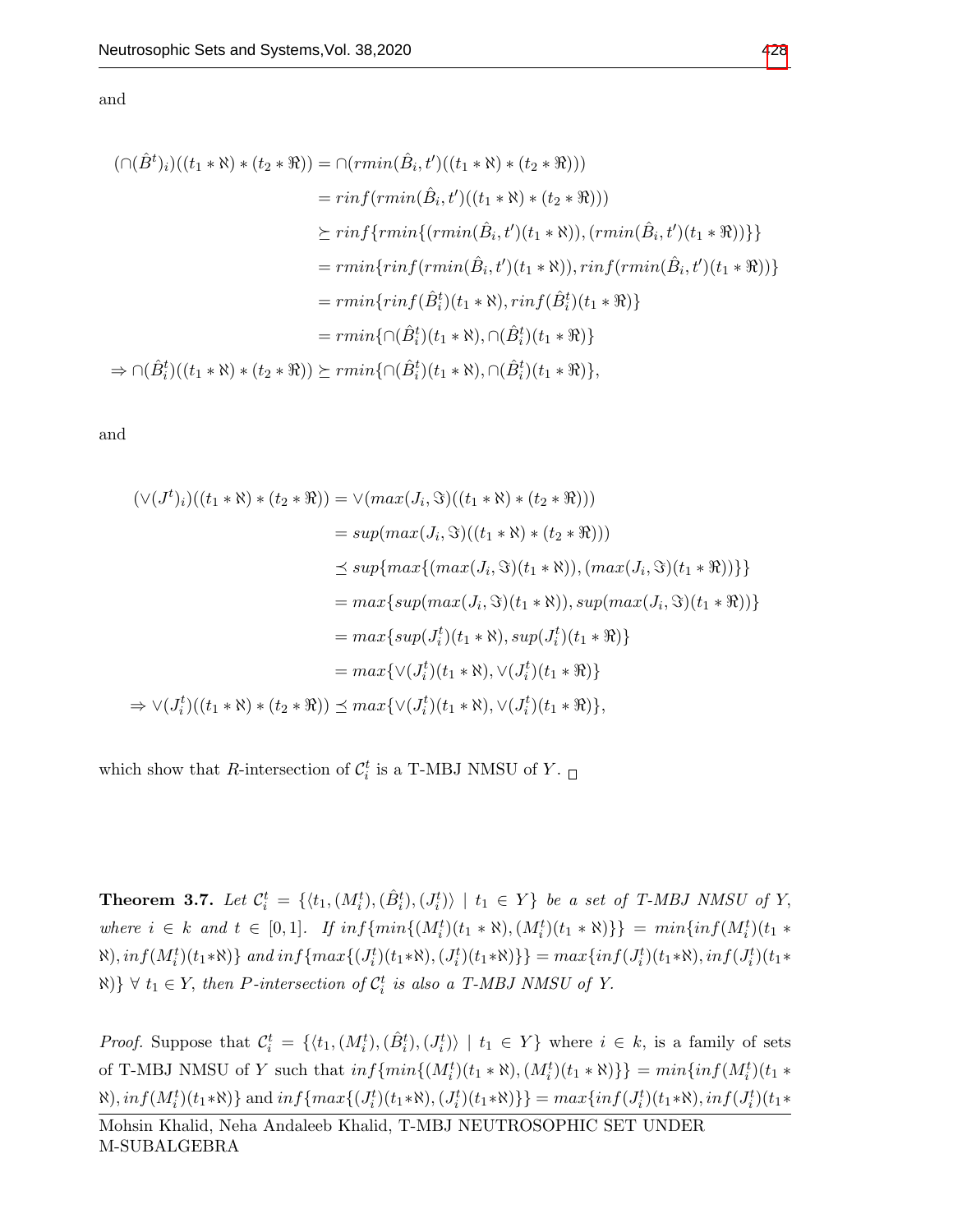$\aleph$   $\forall$   $t_1, t_2 \in Y$  and  $t \in [0, 1]$ . Then

$$
(\wedge (M^t)_i)((t_1 * \aleph) * (t_2 * \Re)) = \wedge (min(M_i, t)((t_1 * \aleph) * (t_2 * \Re)))
$$
  
\n
$$
= inf(min(M_i, t)((t_1 * \aleph) * (t_2 * \Re)))
$$
  
\n
$$
\geq inf\{min\{(min(M_i, t)(t_1 * \aleph)), (min(M_i, t)(t_1 * \Re))\}\}
$$
  
\n
$$
= min\{inf(min(M_i, t)(t_1 * \aleph)), inf(min(M_i, t)(t_1 * \Re))\}
$$
  
\n
$$
= min\{inf(M_i^t)(t_1 * \aleph), inf(M_i^t)(t_1 * \Re)\}
$$
  
\n
$$
\Rightarrow \wedge (M_i^t)((t_1 * \aleph) * (t_2 * \Re)) \succeq min\{\wedge (M_i^t)(t_1 * \aleph), \wedge (M_i^t)(t_1 * \Re)\}
$$

and

$$
(\bigcap (\hat{B}^t)_i)((t_1 * \aleph) * (t_2 * \Re)) = \bigcap (rmin(\hat{B}_i, t')((t_1 * \aleph) * (t_2 * \Re)))
$$
  
\n
$$
= rinf(rmin(\hat{B}_i, t')((t_1 * \aleph) * (t_2 * \Re)))
$$
  
\n
$$
\succeq rinf\{rmin\{(rmin(\hat{B}_i, t')(t_1 * \aleph)), (rmin(\hat{B}_i, t')(t_1 * \Re))\}\}
$$
  
\n
$$
= rmin\{rinf(rmin(\hat{B}_i, t')(t_1 * \aleph)), rinf(rmin(\hat{B}_i, t')(t_1 * \Re))\}
$$
  
\n
$$
= rmin\{rinf(\hat{B}_i^t)(t_1 * \aleph), rinf(\hat{B}_i^t)(t_1 * \Re)\}
$$
  
\n
$$
\Rightarrow \bigcap (\hat{B}_i^t)((t_1 * \aleph) * (t_2 * \Re)) \succeq rmin\{ \bigcap (\hat{B}_i^t)(t_1 * \aleph), \bigcap (\hat{B}_i^t)(t_1 * \Re) \},
$$

and

$$
(\wedge (J^t)_i)((t_1 * \aleph) * (t_2 * \Re)) = \wedge (max(J_i, \Im)((t_1 * \aleph) * (t_2 * \Re)))
$$
  
\n
$$
= inf(max(J_i, \Im)((t_1 * \aleph) * (t_2 * \Re)))
$$
  
\n
$$
\leq inf\{max((max(J_i, \Im)(t_1 * \aleph)), (max(J_i, \Im)(t_1 * \Re)))\}
$$
  
\n
$$
= max\{inf(max(J_i, \Im)(t_1 * \aleph)), inf(max(J_i, \Im)(t_1 * \Re))\}
$$
  
\n
$$
= max\{inf(J_i^t)(t_1 * \aleph), inf(J_i^t)(t_1 * \Re))\}
$$
  
\n
$$
\Rightarrow \wedge (J_i^t)((t_1 * \aleph) * (t_2 * \Re)) \leq max\{\wedge (J_i^t)(t_1 * \aleph), \wedge (J_i^t)(t_1 * \Re)\},
$$

which show that P-intersection of  $\mathcal{C}_i^t$  is a T-MBJ NMSU of Y.

**Theorem 3.8.** Let  $\mathcal{C}^t_i = \{ \langle t_1, (M_i^t), (\hat{B}_i^t), (J_i^t) \rangle \mid t_1 \in Y \}$  where  $i \in k$ , be a family of sets of T-MBJ NMSU of Y. If  $sup\{min\{(M_i^t)(t_1*\aleph),(M_i^t)(t_1*\aleph)\}\} = min\{sup(M_i^t)(t_1*\aleph),inf(M_i^t)(t_1*\aleph)\}$  $\{R\}\$  and  $rsup\{rmin\{(\hat{B}_{i}^{t})(t_{1} * \aleph),(\hat{B}_{i}^{t})(t_{1} * \aleph)\}\} = rmin\{rsup(\hat{B}_{i}^{t})(t_{1} * \aleph),rsup(\hat{B}_{i}^{t})(t_{1} * \aleph)\}$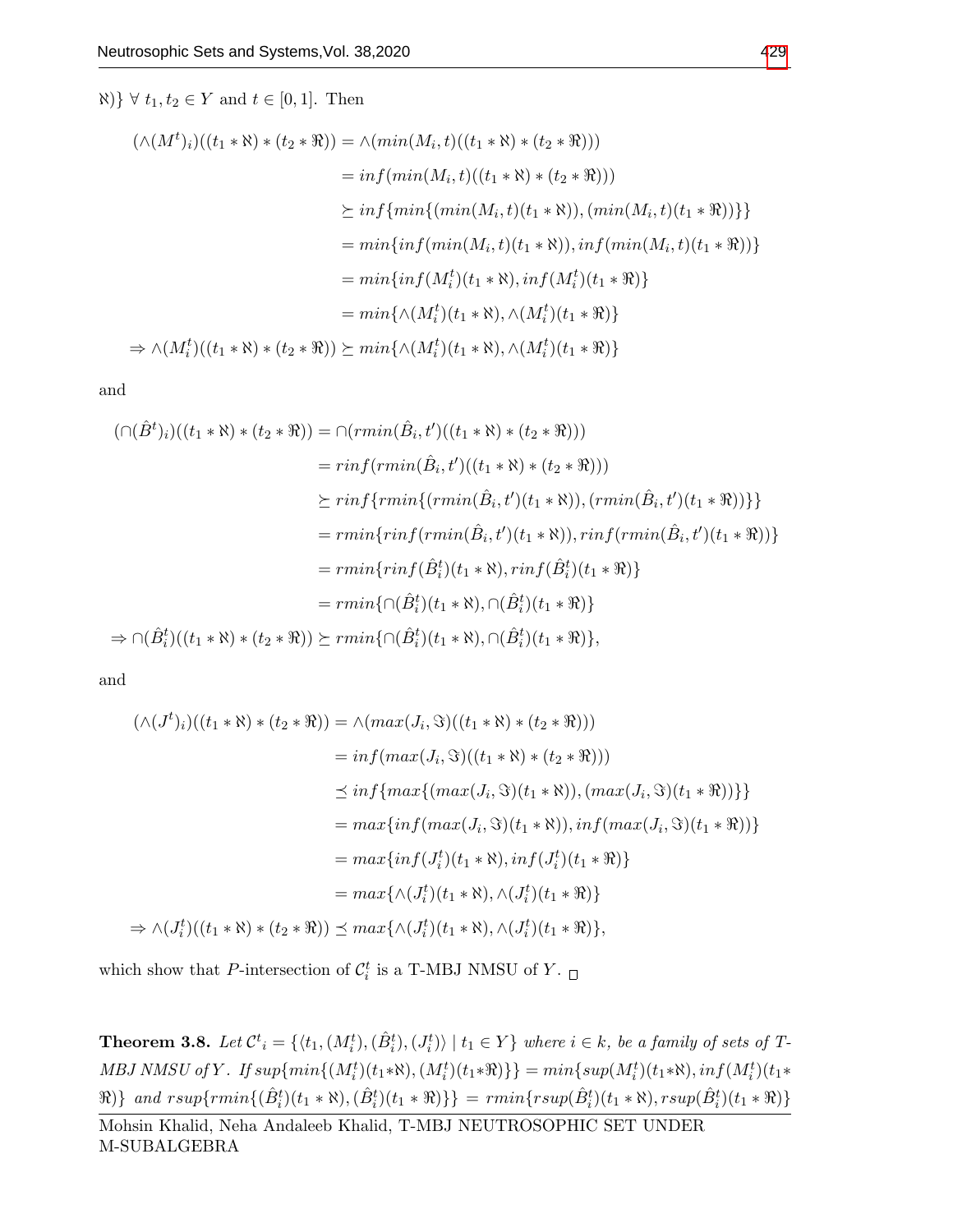and  $sup{max\{(J_i^t)(t_1 * \aleph), (J_i^t)(t_1 * \aleph)\}}$  =  $max{sup(J_i^t)(t_1 * \aleph), sup(J_i^t)(t_1 * \aleph)}$   $\forall t_1, t_2 \in Y$ , then P-union of  $C_i^t$  is also a T-MBJ NMSU of Y.

*Proof.* Let  $\mathcal{C}_i^t = \{ \langle t_1, (\hat{B}_i^t), (J_i^t) \rangle \mid t_1 \in Y \}$  where  $i \in k$ , be a family of sets of T-MBJ NMSU of Y such that  $sup{min\{(M_i^t)(t_1 * \aleph), (M_i^t)(t_1 * \aleph)\}} = min{sup(M_i^t)(t_1 * \aleph), sup(M_i^t)(t_1 * \aleph)}$ and  $rsup\{rmin\{(\hat{B}_i^t)(t_1 * \aleph),(\hat{B}_i^t)(t_1 * \aleph)\}\}= rmin\{rsup(\hat{B}_i^t)(t_1 * \aleph),rsup(\hat{B}_i^t)(t_1 * \aleph)\}$  and  $sup{max\{(J_i^t)(t_1*\aleph), (J_i^t)(t_1*\aleph)\}} = max{sup(J_i^t)(t_1*\aleph), sup(J_i^t)(t_1*\aleph)} \ \forall t_1, t_2 \in Y.$  Then for  $t_1, t_2 \in Y$ , and  $t \in [0, 1]$ .

$$
(\vee(M^t)_i)((t_1 * \aleph) * (t_2 * \Re)) = \vee(min(M_i, t)((t_1 * \aleph) * (t_2 * \Re)))
$$
  
\n
$$
= sup(min(M_i, t)((t_1 * \aleph) * (t_2 * \Re)))
$$
  
\n
$$
\succeq sup\{min\{(min(M_i, t)(t_1 * \aleph)), (min(M_i, t)(t_1 * \Re))\}\}
$$
  
\n
$$
= min\{sup(min(M_i, t)(t_1 * \aleph)), sup(min(M_i, t)(t_1 * \Re))\}
$$
  
\n
$$
= min\{sup(M_i^t)(t_1 * \aleph), sup(M_i^t)(t_1 * \Re)\}
$$
  
\n
$$
= min\{\vee(M_i^t)(t_1 * \aleph), \vee(M_i^t)(t_1 * \Re)\}
$$
  
\n
$$
\Rightarrow \vee(M_i^t)((t_1 * \aleph) * (t_2 * \Re)) \succeq min\{\vee(M_i^t)(t_1 * \aleph), \vee(M_i^t)(t_1 * \Re)\}
$$

and

$$
(\bigcup (\hat{B}^t)_i)((t_1 * \aleph) * (t_2 * \Re)) = \bigcup (rmin(\hat{B}_i, t')((t_1 * \aleph) * (t_2 * \Re)))
$$
  
\n
$$
= rsup(rmin(\hat{B}_i, t')((t_1 * \aleph) * (t_2 * \Re)))
$$
  
\n
$$
\succeq rsup\{rmin\{(rmin(\hat{B}_i, t')(t_1 * \aleph)), (rmin(\hat{B}_i, t')(t_1 * \Re))\}\}
$$
  
\n
$$
= rmin\{rsup(rmin(\hat{B}_i, t')(t_1 * \aleph)), rsup(rmin(\hat{B}_i, t')(t_1 * \Re))\}
$$
  
\n
$$
= rmin\{rsup(\hat{B}_i^t)(t_1 * \aleph), rsup(\hat{B}_i^t)(t_1 * \Re)\}
$$
  
\n
$$
= rmin\{(\bigcup (\hat{B}_i^t)(t_1 * \aleph), \bigcup (\hat{B}_i^t)(t_1 * \Re)\}
$$
  
\n
$$
\Rightarrow \bigcup (\hat{B}_i^t)((t_1 * \aleph) * (t_2 * \Re)) \succeq rmin\{(\bigcup (\hat{B}_i^t)(t_1 * \aleph), \bigcup (\hat{B}_i^t)(t_1 * \Re)\}
$$

and

$$
(\vee (J^{t})_{i})((t_{1} * \aleph) * (t_{2} * \Re)) = \vee (max(J_{i}, \Im)((t_{1} * \aleph) * (t_{2} * \Re)))
$$
  
\n
$$
= sup(max(J_{i}, \Im)((t_{1} * \aleph) * (t_{2} * \Re)))
$$
  
\n
$$
\le sup\{max\{(max(J_{i}, \Im)(t_{1} * \aleph)), (max(J_{i}, \Im)(t_{1} * \Re))\}\}
$$
  
\n
$$
= max\{sup(max(J_{i}, \Im)(t_{1} * \aleph)), sup(max(J_{i}, \Im)(t_{1} * \Re))\}
$$
  
\n
$$
= max\{sup(J_{i}^{t})(t_{1} * \aleph), sup(J_{i}^{t})(t_{1} * \Re)\}
$$
  
\n
$$
= max\{ \vee (J_{i}^{t})(t_{1} * \aleph), \vee (J_{i}^{t})(t_{1} * \Re)\}
$$
  
\n
$$
\Rightarrow \vee (J_{i}^{t})((t_{1} * \aleph) * (t_{2} * \Re)) \le max\{ \vee (J_{i}^{t})(t_{1} * \aleph), \vee (J_{i}^{t})(t_{1} * \Re)\},
$$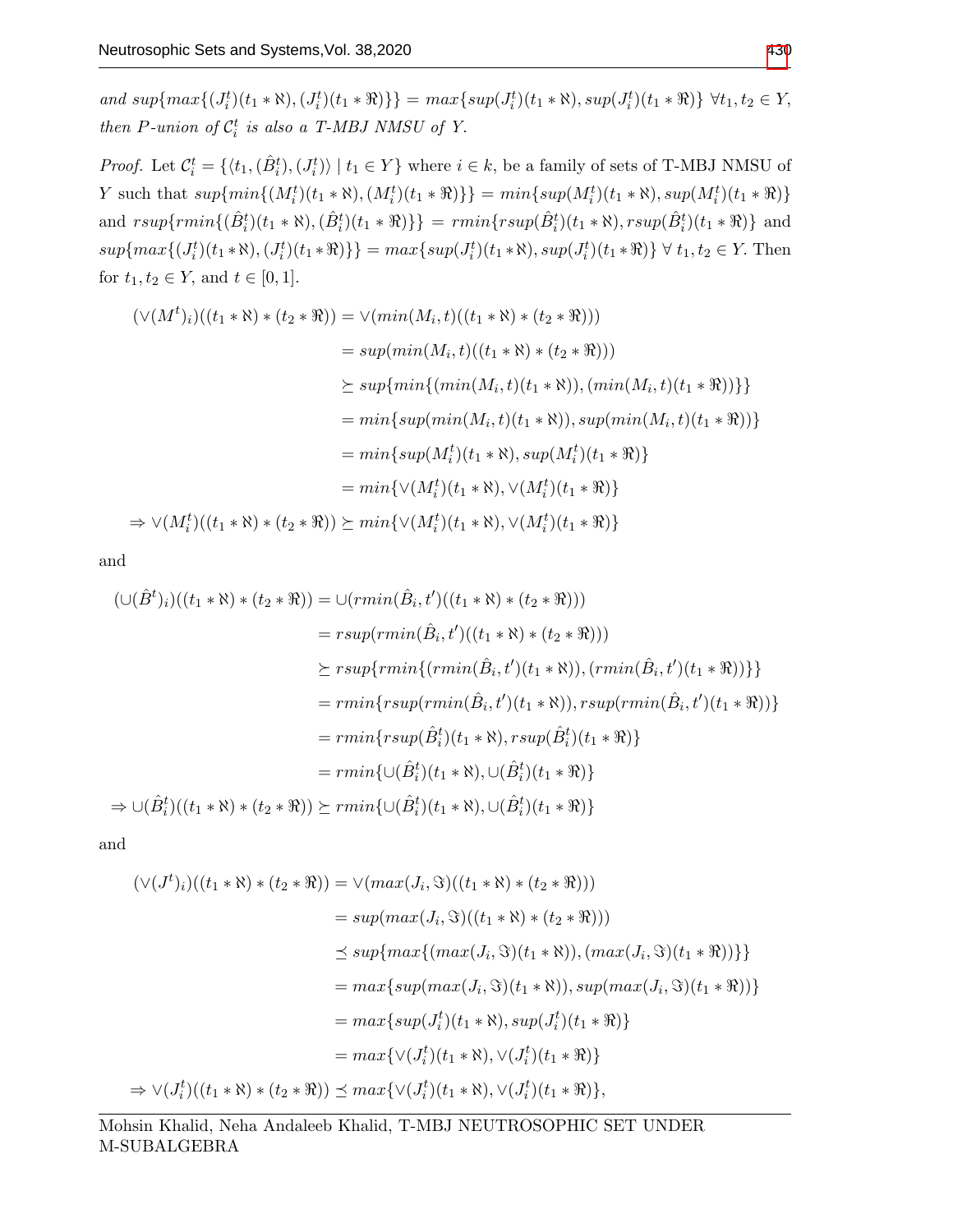which show that P-union of  $C_i^t$  is a T-MBJ NMSU of Y.

**Theorem 3.9.** Let  $\mathcal{C}_i^t = \{ \langle t_1, (\hat{B}_i^t), (J_i^t) \rangle \mid t_1 \in Y \}$  where  $i \in k$ , be a family of sets of T-MBJ NMSU of Y. If  $inf\{min\{(M_i^t)(t_1 * \aleph), (M_i^t)(t_1 * \Re)\}\} = min\{inf(M_i^t)(t_1 * \aleph), inf(M_i^t)(t_1 * \Re)\}$  $\Re$ )} and  $inf\{max\{(J_i^t)(t_1 * \aleph), (J_i^t)(t_1 * \aleph)\}\}= max\{inf(J_i^t)(t_1 * \aleph), inf(J_i^t)(t_1 * \aleph)\}$  and  $rsup\{rmin\{(\hat{B}_{i}^{t})(t_{1} * \aleph),(\hat{B}_{i}^{t})(t_{1} * \aleph)\}\} = rmin\{rsup(\hat{B}_{i}^{t})(t_{1} * \aleph),rsup(\hat{B}_{i}^{t})(t_{1} * \aleph)\}\ \forall\ t_{1} \in Y$ and  $t \in [0,1]$  then R-union of  $C_i^t$  is also a T-MBJ NMSU of Y.

*Proof.* Let  $\mathcal{C}_i^t = \{ \langle t_1, (M_i^t), (\hat{B}_i^t), (J_i^t) \rangle \mid t_1 \in Y \}$  where  $i \in k$ , and  $t \in [0, 1]$  be a family of sets of T-MBJ NMSU of Y such that  $inf\{min\{(M_i^t)(t_1 * \aleph), (M_i^t)(t_1 * \Re)\}\} = min\{inf(M_i^t)(t_1 * \Re)\}$  $\{M_i^t\}(t_1*\Re)$ } and  $inf\{max\{(J_i^t)(t_1*\Re), (J_i^t)(t_1*\Re)\}\}$  =  $max\{inf(J_i^t)(t_1*\Re), inf(J_i^t)(t_1*\Re)\}$  $\{R\}\}$  and  $rsup\{rmin\{(\hat{B}_i^t)(t_1*\aleph),(\hat{B}_i^t)(t_1*\aleph)\}\}=rmin\{rsup(\hat{B}_i^t)(t_1*\aleph),rsup(\hat{B}_i^t)(t_1*\aleph)\}\ \forall\$  $t_1 \in Y$ , and  $t \in [0, 1]$ . Then for  $t_1, t_2 \in Y$  and  $t \in [0, 1]$ .

$$
(\wedge (M_i^t))((t_1 * \aleph) * (t_2 * \Re)) = (\wedge (min(M_i, t)((t_1 * \aleph) * (t_2 * \Re)))
$$
  
\n
$$
= inf\{(min(M_i, t)((t_1 * \aleph) * (t_2 * \Re)))\}
$$
  
\n
$$
\geq inf\{min\{min(M_i, t)(t_1 * \aleph), min(M_i, t)(t_1 * \Re)\}\}
$$
  
\n
$$
= min\{inf(min(M_i, t)(t_1 * \aleph)), inf(min(M_i, t)(t_1 * \Re))\}
$$
  
\n
$$
= min\{inf((M_i^t)(t_1 * \aleph)), inf((M_i^t)(t_1 * \Re))\}
$$
  
\n
$$
= min\{\wedge (M_i^t)(t_1 * \aleph), \wedge (M_i^t)(t_1 * \Re)\}
$$
  
\n
$$
\Rightarrow \wedge (M_i^t)((t_1 * \aleph) * (t_2 * \Re)) \geq min\{\wedge (M_i^t)(t_1 * \aleph), \wedge (M_i^t)(t_1 * \Re)\},
$$

and

$$
(\bigcup (\hat{B}^t_i))((t_1 * \aleph) * (t_2 * \Re)) = (\bigcup (rmin(\hat{B}_i, t'))((t_1 * \aleph) * (t_2 * \Re))
$$
  
\n
$$
= rsup\{rmin(\hat{B}_i, t')((t_1 * \aleph) * (t_2 * \Re))\}
$$
  
\n
$$
\succeq rsup\{rmin\{rmin(\hat{B}_i, t')(t_1 * \aleph), rmin(\hat{B}_i, t')(t_1 * \Re)\}\}
$$
  
\n
$$
= rmin\{rsup(rmin(\hat{B}_i, t')(t_1 * \aleph)), rsup(rmin(\hat{B}_i, t')(t_1 * \Re))\}
$$
  
\n
$$
= rmin\{rsup((\hat{B}^t_i)(t_1 * \aleph)), rsup((\hat{B}^t_i)(t_1 * \Re))\}
$$
  
\n
$$
= rmin\{(\bigcup (\hat{B}^t_i)(t_1 * \aleph), \bigcup (\hat{B}^t_i)(t_1 * \Re)\}\}
$$
  
\n
$$
\Rightarrow \bigcup (\hat{B}^t_i)((t_1 * \aleph) * (t_2 * \Re)) \succeq rmin\{(\bigcup (\hat{B}^t_i)(t_1 * \aleph), \bigcup (\hat{B}^t_i)(t_1 * \Re)\}\},
$$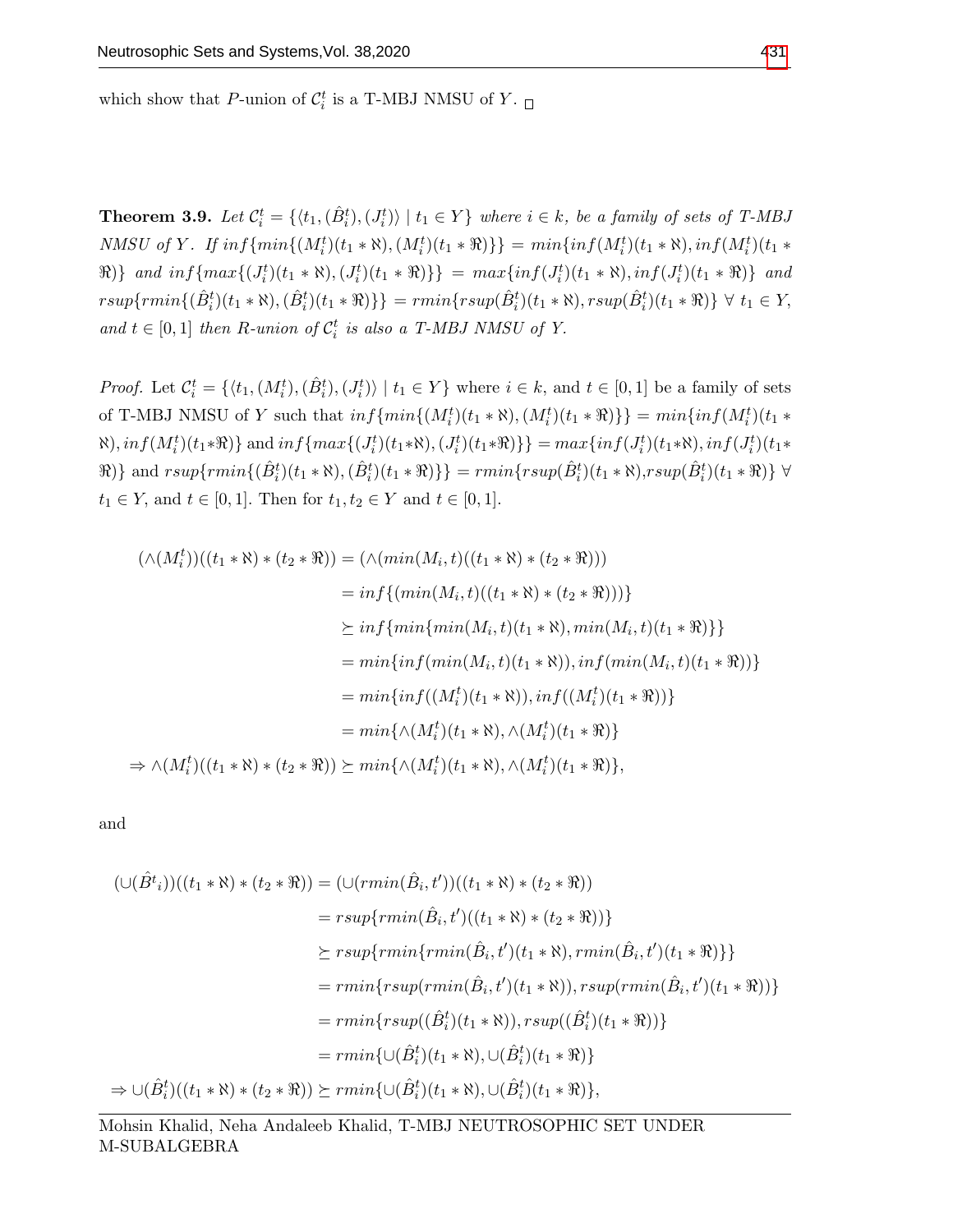and

$$
(\wedge (J_i^t))((t_1 * \aleph) * (t_2 * \aleph)) = (\wedge(max(J_i, \Im))((t_1 * \aleph) * (t_2 * \Re))
$$
  
\n
$$
= inf\{max(J_i, \Im)((t_1 * \aleph) * (t_2 * \Re))\}
$$
  
\n
$$
\leq inf\{max(max(J_i, \Im)(t_1 * \aleph), max(J_i, \Im)(t_1 * \Re))\}
$$
  
\n
$$
= max\{inf(max(J_i, \Im)(t_1 * \aleph)), inf(max(J_i, \Im)(t_1 * \Re))\}
$$
  
\n
$$
= max\{inf((J_i^t)(t_1 * \aleph)), inf((J_i^t)(t_1 * \Re))\}
$$
  
\n
$$
= max\{\wedge (J_i^t)(t_1 * \aleph), \wedge (J_i^t)(t_1 * \Re)\}
$$
  
\n
$$
\Rightarrow \wedge (J_i^t)((t_1 * \aleph) * (t_2 * \Re)) \leq max\{\wedge (J_i^t)(t_1 * \aleph), \wedge (J_i^t)(t_1 * \Re)\},
$$

which show that R-union of  $C_i^t$  is a T-MBJ NMSU of Y.

**Proposition 3.10.** If a T-MBJ neutrosophic set  $\mathcal{C}^t$  =  $(M^t, \hat{B}^t, J^t)$  of Y is a TMBJnetrosophic M-subalgebra, then  $\forall t_1 \in Y$ ,  $M^t(0*t_1) \succeq M^t(t_1*\aleph)$  and  $\hat{B}^t(0*t_1) \succeq \hat{B}^t(t_1*\aleph)$ and  $J^t(0*t_1) \preceq J^t(t_1*\aleph).$ 

*Proof.*  $\forall$   $t_1$  ∈  $Y$ ,  $M^t(0 * t_1) = min(M(0 * t_1), t) \succeq min\{min(M(0), t), min(M(t_1 * \aleph), t)\}$  $= min\{min(M(t_1 * t_1), t), min(M(t_1 * \aleph), t)\}\geq min\{min\{min(M(t_1 * \aleph), t), min(M(t_1 * \aleph), t)\}\$  $\{(\mathbf{x}), t\}, \min(M(t_1 * \mathbf{x}), t)\} = \min(M(t_1 * \mathbf{x}), t) = M^t(t_1 * \mathbf{x})$  and  $\hat{B}^t(0 * t_1) = \min(\hat{B}(0 * t_1), t')$  $\textit{F}_{\mathcal{F}} = \textit{rmin}\{\textit{rmin}(\hat{B}(t_1 * \aleph), t')\} = \textit{rmin}\{\textit{rmin}(\hat{B}(t_1 * t_1), t'), \textit{rmin}(\hat{B}(t_1 * \aleph), t')\}$  $\ \ \succeq \ rmin\{rmin(\hat{B}(t_1*\aleph), t'), rmin(\hat{B}(t_1*\aleph), t')\}, rmin(\hat{B}(t_1*\aleph), t')\} \ = \ rmin(\hat{B}(t_1*\aleph), t')$  $\mathcal{R}(t) = \hat{B}^t(t_1 * \mathcal{R})$  and  $J^t(0 * t_1) = max(J(0 * t_1), \Im) \preceq max\{max(J(0), \Im), max(J(t_1 * \Re), \Im)\}$  $= max{max(J(t_1 * t_1), \Im), max(J(t_1 * \Re), \Im)} \leq max{max{max(J(t_1 * \Re), \Im), max(J(t_1 * \Re))}$  $\{(\mathbf{x}), \mathbf{S}\}\}$ ,  $max(J(t_1 * \mathbf{N}), \mathbf{S})$  =  $max(J(t_1 * \mathbf{N}), \mathbf{S}) = J^t(t_1 * \mathbf{N})$ 

**Lemma 3.11.** If a T-MBJ neutrosophic set  $\mathcal{C}^t = (M^t, \hat{B}^t, J^t)$  of Y is a T-MBJ neutrosophic  $M\text{-}subalgebra, then \mathcal{C}^{t}((t_{1} * \aleph) * (t_{2} * \aleph)) = \mathcal{C}^{t}((t_{1} * \aleph) * (0 * (0 * (t_{2} * \aleph)))) \forall t_{1}, t_{2} \in Y.$ 

*Proof.* Let Y be a G-algebra and  $t_1, t_2 \in Y$ . Then we know by lemma that  $t_2 * \Re = 0 * (0 * (t_2 *$  $\mathbb{R}$ )). Hence,  $M^t((t_1 * \aleph) * (t_2 * \aleph)) = M^t((t_1 * \aleph) * (0 * (0 * (t_2 * \aleph)))$  and  $\hat{B}^t((t_1 * \aleph) * (t_2 * \aleph)) = 0$  $\hat{B}^t((t_1 * \aleph) * (0 * (t_2 * \aleph)))$  and  $J^t((t_1 * \aleph) * (t_2 * \aleph)) = J^t((t_1 * \aleph) * (0 * (0 * (t_2 * \aleph))).$ Therefore,  $C^{t}((t_{1} * \aleph) * (t_{2} * \aleph)) = C^{t}((t_{1} * \aleph) * (0 * (0 * (t_{2} * \aleph))))$ 

**Proposition 3.12.** If T-MBJ neutrosophic set  $\mathcal{C}^t = (M^t, \hat{B}^t, J^t)$  of Y is a T-MBJ NMSU, then  $\forall t_1, t_2 \in Y$ ,  $M^t((t_1 * \aleph) * (0 * (t_2 * \Re))) \succeq min\{M^t(t_1 * \aleph), M^t(t_1 * \Re)\}\$  and  $\hat{B}^t((t_1 * \aleph) * (0 * (t_2 * \Re)))$  $(\Re(\theta)) \geq r \min\{\hat{B}^t(t_1 * \aleph), \hat{B}^t(t_1 * \aleph)\}$  and  $J^t((t_1 * \aleph) * (0 * (t_2 * \aleph))) \preceq \max\{J^t(t_1 * \aleph), J^t(t_1 * \aleph)\}.$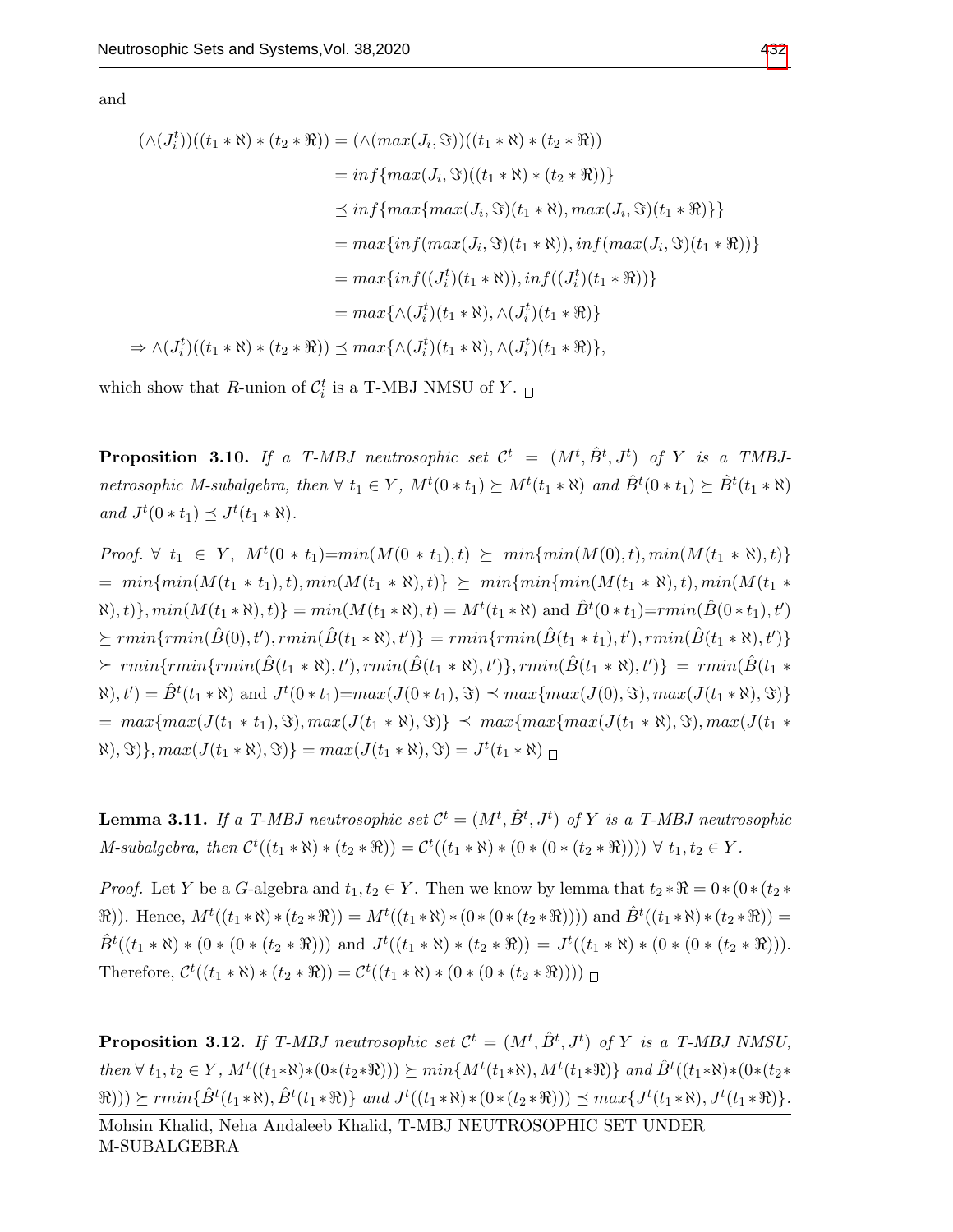*Proof.* Let  $t_1, t_2 \in Y$ . Then we have  $M^t((t_1 * \aleph) * (0 * (t_2 * \Re))) = min(M((t_1 * \aleph) * (0 * (t_2 * \Re))) , t) \succeq$  $min\{min(M(t_1 * \aleph), t), min(M(0 * (t_2 * \aleph)), t)\}\succeq min\{min(M(t_1 * \aleph), t), min(M(t_2 * \aleph), t)\} =$  $min\{M^t(t_1*\aleph), M^t(t_2*\Re)\}\text{ and }\hat{B}^t((t_1*\aleph)*(0*(t_2*\Re))) = rmin(\hat{B}((t_1*\aleph)*(0*(t_2*\Re))), t') \succeq$  $rmin\{rmin(\hat{B}(t_1*\aleph),t'),rmin(\hat{B}(0*(t_2*\aleph)),t')\}\succeq rmin\{rmin(\hat{B}(t_1*\aleph),t'),rmin(\hat{B}(t_2*\aleph)))\}$  $\{\hat{B}^t(t_1*\aleph), \hat{B}^t(t_2*\aleph)\}$  and  $J^t((t_1*\aleph)*(0*(t_2*\aleph))) = max(J((t_1*\aleph)*(0*(t_2*\aleph)))$  $\mathcal{R}$ (1)),  $\Im$   $\leq$  max{max(J(t<sub>1</sub>∗ $\Re$ ),  $\Im$ ), max(J(0∗(t<sub>2</sub>∗ $\Re$ )),  $\Im$ }  $\leq$  max{max(J(t<sub>1</sub>∗ $\Re$ ), t), max(J(t<sub>2</sub>∗  $\{\Re(s), \Im\} = \max\{J^t(t_1 * \aleph), J^t(t_2 * \Re)\}\$  by Definition and Proposition.

**Proposition 3.13.** If T-MBJ neutrosophic set  $\mathcal{C}^t = (M^t, \hat{B}^t, J^t)$  of Y fulfills the following statements, then  $\mathcal{C}^t$  refers to a T-MBJ NMSU of Y.

- (1)  $M^t(0*t_1) \succeq M^t(t_1*\aleph)$  and  $\hat{B}^t(0*t_1) \succeq \hat{B}^t(t_1*\aleph)$  and  $J^t(0*t_1) \preceq J^t(t_1*\aleph) \forall t_1 \in Y$ .
- (2)  $M^t(t_1 * (0 * t_2)) \succeq min\{M^t(t_1 * \aleph), M^t(t_1 * \Re)\}\$  and  $\hat{B}^t(t_1 * (0 * t_2)) \succeq rmin\{\hat{B}^t(t_1 * \Re)\}$  $\{(\forall x), \hat{B}^t(t_1 * \Re)\}\$  and  $J^t(t_1 * (0 * t_2)) \preceq max\{J^t(t_1 * \Re), J^t(t_1 * \Re)\}\ \forall\ t_1, t_2 \in Y\$ and  $t \in [0, 1].$

*Proof.* Let T-MBJ neutrosophic set  $\mathcal{C}^t = (M^t, \hat{B}^t, J^t)$  of Y fulfills the above statements (1 and 2). Then by Lemma 3.11, we have  $M^t((t_1 * \aleph) * (t_2 * \aleph)) = \{min(M((t_1 * \aleph) * (t_2 * \aleph)), t)\}$  $=\{min(M(t_1*(0*(0*t_2))), t)\}\geq min\{min(M(t_1*\aleph), t), min(M(0*t_2), t)\}\geq min\{min(M(t_1*\aleph), t)\}$  $\{(\mathbf{M}(0*t_2), t)\} = min\{M^t(t_1 * \aleph), M^t(t_1 * \aleph)\}\$ and  $\hat{B}^t((t_1 * \aleph) * (t_2 * \aleph)) = \{rmin(\hat{B}((t_1 * \aleph) * (t_2 * \aleph)))\}$  $\{F(x)*f(z*\Re), t')\} = \{rmin(\hat{B}(t_1*(0*(0*t_2))), t')\} \succeq rmin\{rmin(\hat{B}(t_1*\Re), t), rmin(\hat{B}(0*t_2), t')\}$  $\geq rmin\{rmin(\hat{B}(t_1 * \aleph), t), rmin(\hat{B}(0 * t_2), t')\} = rmin\{\hat{B}^t(t_1 * \aleph), \hat{B}^t(t_1 * \aleph)\}\$  and  $J^t((t_1 * \aleph) *$  $(t_2 * \Re) = \{max(J((t_1 * \Re) * (t_2 * \Re)), \Im)\} = \{max(J(t_1 * (0 * (0 * t_2))), \Im)\} \preceq max\{max(J(t_1 * \Re), \Im)\}$  $\{(\forall x), t\}, max(J(0*t_2), \Im) \} \preceq max \{ max(J(t_1 * \Re), \Im), max(J(0*t_2), \Im) \} = max \{ J^t(t_1 * \Re), J^t(t_1 * \Im), J^t(t_2 * \Im), J^t(t_2 * \Im), J^t(t_2 * \Im), J^t(t_2 * \Im), J^t(t_2 * \Im), J^t(t_2 * \Im), J^t(t_2 * \Im), J^t(t_2 * \Im), J^t(t_2 * \Im), J^t(t_2 * \Im), J^t(t_2 * \Im), J^t(t_2 * \Im), J^t(t_2 * \Im), J^t(t_2 * \Im), J^$  $\mathbb{R}$ )  $\forall$   $t_1, t_2 \in Y$ . Hence,  $\mathcal{C}^t$  is T-MBJ NMSU of Y.

**Theorem 3.14.** The T-MBJ neutrosophic set  $\mathcal{C}^t = (M^t, \hat{B}^t, J^t)$  of Y is a T-MBJ NMSU of  $Y \iff M^t$  and  $\hat{B}^{t-}, \hat{B}^{t+}$  and  $J^t$  are fuzzy subalgebra of Y.

*Proof.* Suppose  $M^t$ ,  $\hat{B}^{t-}$ ,  $\hat{B}^{t+}$  and  $J^t$  are fuzzy subalgebra of Y and  $t_1, t_2 \in Y$  and  $t, t', \Im \in$  $[0,1]$ . Then  $M^t((t_1 * \aleph) * (t_2 * \aleph)) = \{min(M((t_1 * \aleph) * (t_2 * \aleph)), t)\}\succeq min\{min(M(t_1 * \aleph)) * (t_2 * \aleph))\}$  $\{N\}, t), min(M(t_1 * \Re), t)\} = min\{M^t(t_1 * \Re), M^t(t_1 * \Re)\}$  and  $\hat{B}^{t-}((t_1 * \Re) * (t_2 * \Re))$  =  $\{rmin(\hat{B} - ((t_1 * \aleph) * (t_2 * \aleph)), t')\} \geq rmin\{rmin(\hat{B}(t_1 * \aleph), t'), rmin(\hat{B}(t_1 * \aleph), t')\} =$  $rmin\{\hat{B}^{t-}(t_1*\aleph), \hat{B}^{t-}(t_1*\Re)\}$  and  $\hat{B}^{t+}((t_1*\aleph)*(t_2*\Re)) = \{rmin(\hat{B}((t_1*\aleph)*(t_2*\Re)), t')\} \succeq$  $\begin{array}{lcl} rmin\{rmin(\hat{B+}(t_1*\aleph),t'), rmin(\hat{B+}(t_1*\aleph),t')\} & = & rmin\{\hat{B}^{t+}(t_1*\aleph),\hat{B}^{t+}(t_1*\aleph)\} \end{array}$  and  $J^t((t_1 * \aleph) * (t_2 * \aleph)) = \{max(J((t_1 * \aleph) * (t_2 * \aleph)), \Im)\}\preceq max\{max(J(t_1 * \aleph), \Im), max(J(t_1 * \aleph)))\}$  $\{\mathfrak{R},\mathfrak{S}\}\} = \max\{J^t(t_1*\aleph), J^t(t_1*\aleph)\}.$  Now,  $\hat{B}^t((t_1*\aleph)*(t_2*\aleph)) = [\hat{B}^{t-}((t_1*\aleph)*(t_2*\aleph))]$  $(\Re), \hat{B}^{t+}((t_1*\aleph)*(t_2*\Re))] = [rmin(\hat{B}-((t_1*\aleph)*(t_2*\Re)), t'), rmin(\hat{B}+((t_1*\aleph)*(t_2*\Re)), t')] \succeq$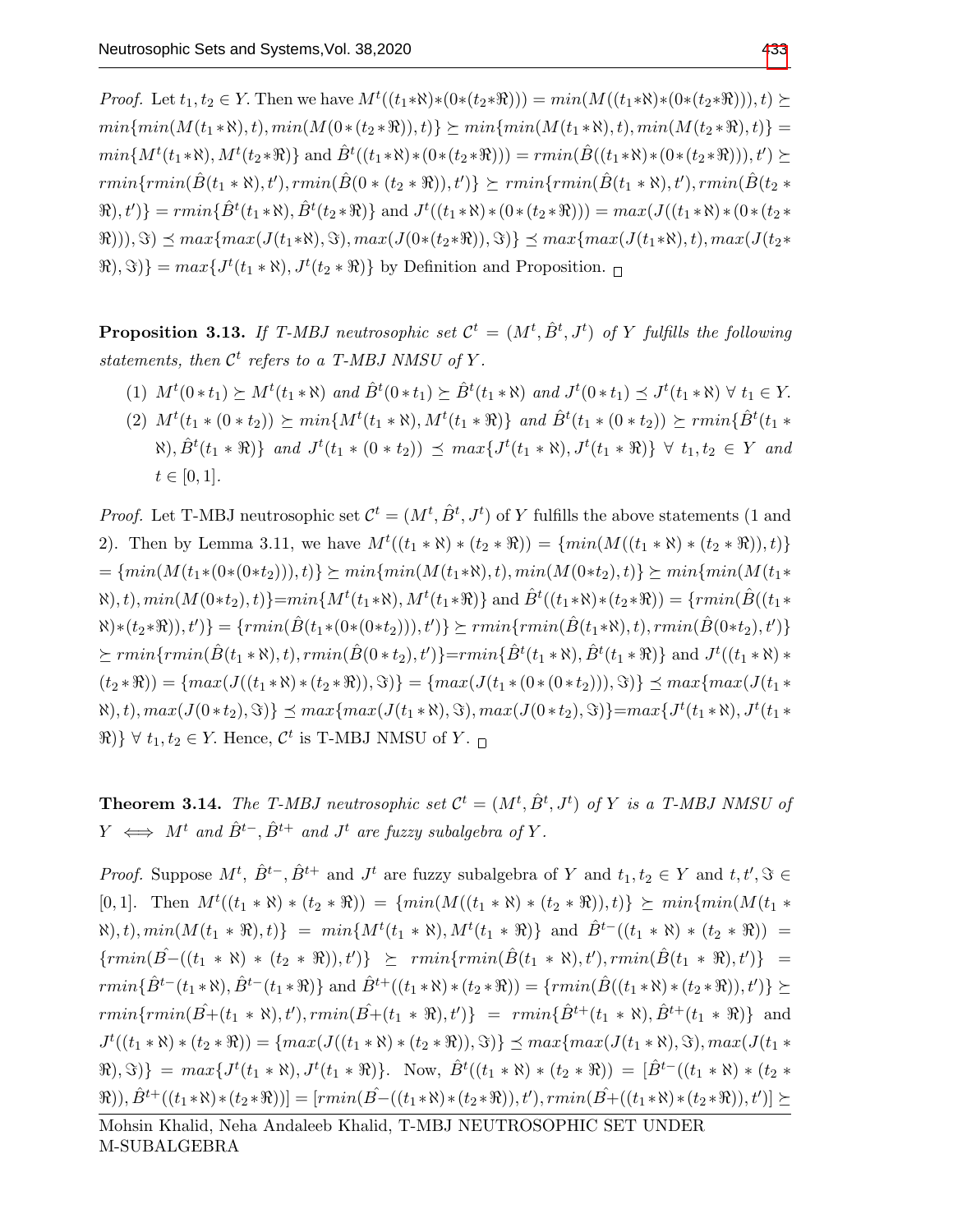$\{rmin\{rmin(\hat{B}- (t_1 * \aleph), t'), rmin(\hat{B}-(t_1 * \aleph), t')\}, rmin\{rmin(\hat{B}+(t_1 * \aleph), t'), rmin(\hat{B}+(t_1 * \aleph), t')\} \}$  $\{(\hat{B}^{t-}(t_1*\aleph), \hat{B}^{t-}(t_1*\aleph)), rmin\{\hat{B}^{t+}(t_1*\aleph), \hat{B}^{t+}(t_1*\aleph)\}\}\succeq rmin\{[\hat{B}^{t-}(t_1*\aleph)], rmin\{\hat{B}^{t-}(t_1*\aleph), \hat{B}^{t+}(t_1*\aleph)\}\}\succeq rmin\{[\hat{B}^{t-}(t_1*\aleph), \hat{B}^{t-}(t_1*\aleph)], rmin\{[\hat{B}^{t-}(t_1*\aleph), \hat{B}^{t+}(t_1*\aleph)], \hat{B}^{t+}(t_1$  $\langle \hat{B}, \hat{B}^{t+}(t_1 * \Re)], [\hat{B}^{t-}(t_1 * \Re), \hat{B}^{t+}(t_1 * \Re)]\} = \min\{\hat{B}^{t}(t_1 * \Re), \hat{B}^{t}(t_1 * \Re)\}.$  Therefore,  $\mathcal{C}^{t}$  is T-MBJ NMSU of Y.

Conversely, assume that  $\mathcal{C}^t$  is a T-MBJ NMSU of Y. For any  $t_1, t_2 \in Y$ ,  $M^t((t_1 * \aleph) * (t_2 *$  $(\Re E) = \{min(M((t_1 * \aleph) * (t_2 * \Re)), t)\}\succeq min\{min(M(t_1 * \aleph), t), min(M(t_1 * \Re), t)\} = min\{M^t(t_1 * \Re), t\}$  $\{(\forall k), M^t(t_1 * \Re)\}\$ and  $[\hat{B}^{t-}((t_1 * \Re) * (t_2 * \Re)), \hat{B}^{t+}((t_1 * \Re) * (t_2 * \Re))] = \hat{B}^t((t_1 * \Re) * (t_2 * \Re))$  $\{rmin(\hat{B}((t_1 * \aleph) * (t_2 * \aleph)), t')\} \succeq rmin\{rmin(\hat{B}(t_1 * \aleph), t'), rmin(\hat{B}(t_1 * \aleph), t')\} = 0\}$  $rmin\{[rmin(\hat{B}- (t_1 * \aleph), t'), rmin(\hat{B}+ (t_1 * \aleph), t'), rmin(\hat{B}- (t_1 * \aleph), t'), rmin(\hat{B}+ (t_1 * \aleph), t')]\}$  $\{rmin\{rmin(\hat{B}- (t_1 * \aleph), t'), rmin(\hat{B}-(t_1 * \aleph), t')\}, rmin\{rmin(\hat{B}+(t_1 * \aleph), t'), rmin(\hat{B}+(t_1 * \aleph), t')\} \}$  $\{(\hat{B}^t, t')\}$ ]=[ $\{rmin\{\hat{B}^t-(t_1*\aleph), \hat{B}^t-(t_1*\aleph)\},$   $\{rmin\{\hat{B}^t+(t_1*\aleph), \hat{B}^t+(t_1*\aleph)\}\}\$ . Thus,  $\hat{B}^t-(t_1*\aleph)\}$  $(t_2 * \Re) \geq min\{\hat{B}^{t-}(t_1 * \Re), \hat{B}^{t-}(t_1 * \Re)\}, \hat{B}^{t+}((t_1 * \Re) * (t_2 * \Re)) \geq min\{\hat{B}^{t+}(t_1 * \Re), \hat{B}^{t+}(t_1 * \Re)\}$ and  $J^t((t_1*\aleph)*(t_2*\aleph)) = \{max(J((t_1*\aleph)*(t_2*\aleph)), \Im)\}\preceq max\{max(J(t_1*\aleph), \Im), max(J(t_1*\aleph)))\}$  $\{\mathcal{R}, \mathcal{S}\}\} = \max\{J^t(t_1 * \aleph), J^t(t_1 * \Re)\}.$  Hence  $M^t$  and  $\hat{B}^{t+}, \hat{B}^{t-}$  and  $J^t$  are fuzzy subalgebra of  $Y$ .  $\Box$ 

**Theorem 3.15.** Let  $\mathcal{C}^t = (M^t, \hat{B}^t, J^t)$  be a T-MBJ NMSU of Y. Then the sets  $I_{M^t}, I_{\hat{B}^t}$  and  $I_{J^t}$  which are defined as  $I_{M^t} = \{t_1 \in Y \mid M^t(t_1 * \aleph) = M^t(0)\},\ I_{\hat{B}^t} = \{t_1 \in Y \mid \hat{B}^t(t_1 * \aleph) = 0\}$  $\hat{B}^t(0)$ } and  $I_{J^t} = \{t_1 \in Y \mid J^t(t_1 * \aleph) = J^t(0)\}$  are T-MBJ neutrosophic M-subalgebra of Y.

*Proof.* Let  $t_1, t_2 \in I_{M^t}$ . Then  $M^t(t_1 * \aleph) = M^t(0) = M^t(t_1 * \Re)$  and so,  $M^t((t_1 * \aleph) * (t_2 * \Re)) =$  $\{min(M((t_1*\aleph)*(t_2*\aleph)), t)\}\geq min\{(min(M(t_1*\aleph), t)), (min(M(t_1*\aleph), t))\}=M^t(0)$ . By using Proposition 3.4, as we know that  $M^t((t_1*\aleph)*(t_2*\Re)) = M^t(0)$  or equivalently  $(t_1*\aleph)*(t_2*\Re)$  $\in I_{M^t}.$ 

Now we let  $t_1, t_2 \in I_{\hat{B}^t}$ . Then  $\hat{B}^t(t_1 * \aleph) = \hat{B}^t(0) = \hat{B}^t(t_1 * \aleph)$  and so,  $\hat{B}^t((t_1 * \aleph) * (t_2 *$  $(\hat{B}(t_1 * \aleph) * (t_2 * \aleph)), t') \geq \min\{ (rmin(\hat{B}(t_1 * \aleph), t')), (rmin(\hat{B}(t_1 * \aleph), t')) \}$  $= rmin\{\hat{B}^t(t_1*\aleph), \hat{B}^t(t_1*\aleph)\} = \hat{B}^t(0)$ . By using Proposition 3.4, as we know that  $\hat{B}^t((t_1 * \aleph) * (t_2 * \Re)) = \hat{B}^t(0)$  or equivalently  $(t_1 * \aleph) * (t_2 * \Re) \in I_{\hat{B}^t}$ .

Again we let  $t_1, t_2 \in I_{J^t}$ . Then  $J^t(t_1 * \aleph) = J^t(0) = J^t(t_1 * \aleph)$  and so,  $J^t((t_1 * \aleph) * (t_2 * \aleph)) =$  $\{max(J((t_1 * \aleph) * (t_2 * \aleph)), t)\}\succeq max\{(max(J(t_1 * \aleph), t)),(max(J(t_1 * \aleph), t))\}=J^t(0).$  Again by using Proposition 3.4, as we know that  $J^t((t_1 * \aleph) * (t_2 * \aleph)) = J^t(0)$  or equivalently  $(t_1 * \aleph) * (t_2 * \aleph) \in I_{J^t}$ . Hence the sets  $I_{M^t} I_{\hat{B}^t}$  and  $I_{J^t}$  are subalgebra of Y.  $\Box$ 

**Definition 3.16.** Let  $\mathcal{C}^t = \{M^t, \hat{B}^t, J^t\}$  be a T-MBJ neutrosophic set of Y. For  $[s_1, s_2]$  $\in D[0,1]$  and  $t_1, t_2 \in [0,1]$ , the set  $U(M^t | t) = \{t_1 \in Y | M^t(t_1 * \aleph) \succeq t \text{ is called upper } t_1\text{-level}\}$ of  $\mathcal{C}^t$  and the set  $U(\hat{B}^t | [s_1, s_2]) = \{s_1, s_2 \in Y | \hat{B}^t(t_1 * \aleph) \succeq [s_1, s_2]$  is called upper  $[s_1, s_2]$ -level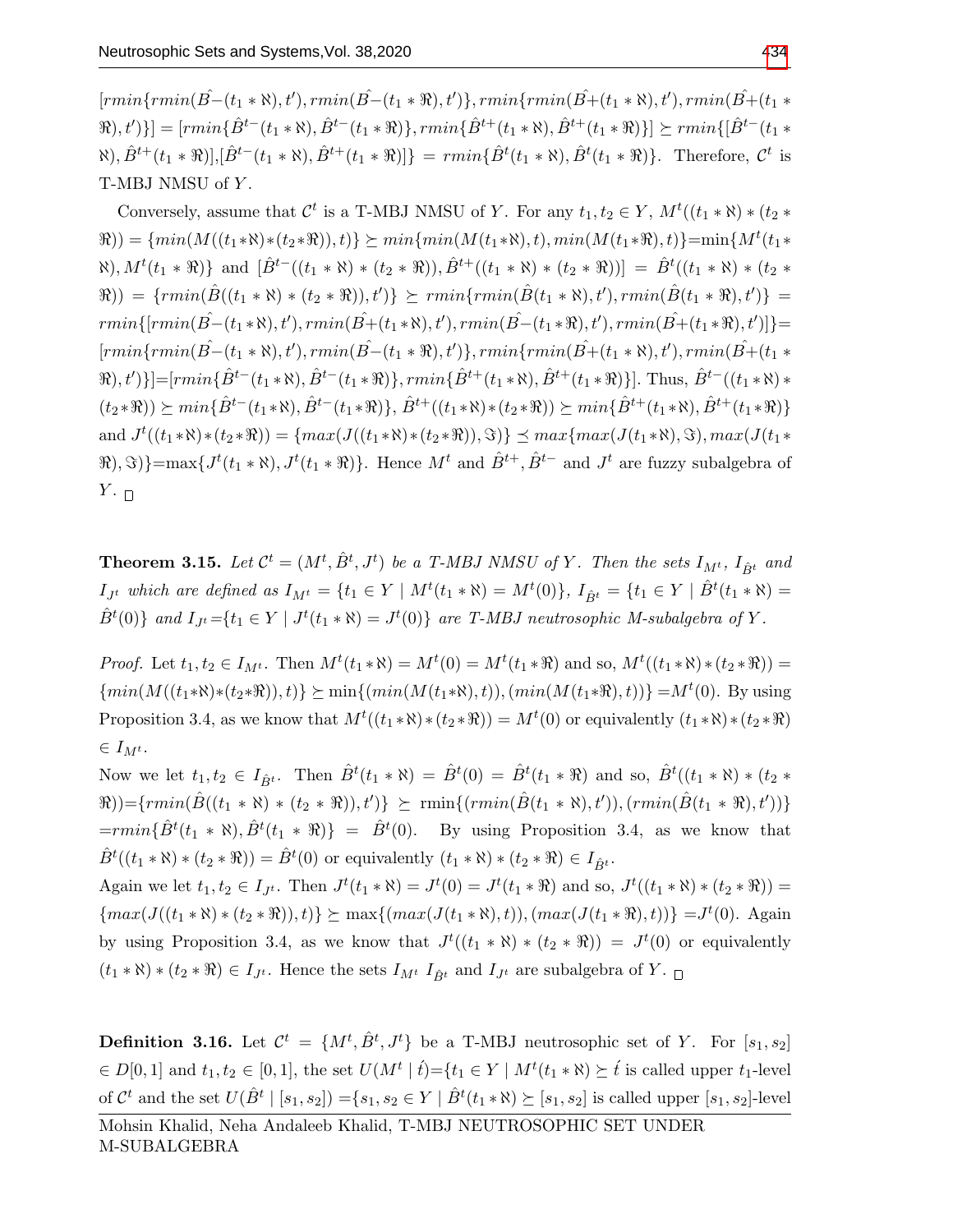of  $\mathcal{C}^t$  and  $L(J^t | t) = \{t_1 \in Y | J^t(t_1 * \aleph) \preceq t \text{ is called lower } (t_1 * \aleph) \text{-level of } \mathcal{C}^t.$ 

**Theorem 3.17.** If  $\mathcal{C}^t = (M^t, \hat{B}^t, J^t)$  is T-MBJ NMSU of Y, then the upper t-level, upper  $[s_1, s_2]$ -level and lower t-level of  $\mathcal{C}^t$  are subalgebra of Y.

*Proof.* Let  $t_1, t_2 \in U(M^t \mid t)$ . Then  $M^t(t_1 * \aleph) \succeq t$  and  $M^t(t_2 * \Re) \succeq t$ . It follows that  $M^t((t_1 * \aleph) * (t_2 * \aleph)) = \{min(M((t_1 * \aleph) * (t_2 * \aleph)), t)\}\succeq min\{min(M(t_1 * \aleph), M(t_2 * \aleph), t)\} =$  $min\{min(M(t_1*\aleph), t), min(M(t_2*\Re), t)\} = min\{M^t(t_1*\aleph), M^t(t_2*\Re)\} \succeq t \Rightarrow (t_1*\aleph)* (t_2*\Re)$  $\in U(M^t \mid \hat{t})$ . Hence  $U(M^t \mid \hat{t})$  is a subalgebra of Y. Let  $t_1, t_2 \in U(\hat{B}^t \mid [s_1, s_2])$ . Then  $\hat{B}^t(t_1*\aleph) \succeq [s_1, s_2]$  and  $\hat{B}^t(t_2*\Re) \succeq [s_1, s_2]$ . It follows that  $\hat{B}^t((t_1*\aleph) * (t_2*\Re)) = \{rmin(\hat{B}((t_1*\heals) * (t_2*\Re)))\}$  $\{F(s) * (t_2 * \Re)), t'\} \succeq rmin\{rmin(\hat{B}(t_1 * \Re), \hat{B}(t_2 * \Re), t')\} = rmin\{rmin(\hat{B}(t_1 * \Re), t'), rmin(\hat{B}(t_2 * \Re), t')\}$  $\{\hat{B}^t(t_1 * \aleph), \hat{B}^t(t_2 * \aleph)\} \geq [s_1, s_2] \Rightarrow (t_1 * \aleph) * (t_2 * \aleph) \in U(\hat{B}^t | [s_1, s_2])$ . Hence,  $U(\hat{B}^t \mid [s_1, s_2]$  is a subalgebra of Y. Let  $t_1, t_2 \in L(J^t \mid t_1)$ . Then  $J^t(t_1 * \aleph) \preceq \hat{t}$  and  $J^t(t_2 * \Re) \preceq \hat{t}$ . It follows that  $J^t((t_1 * \aleph) * (t_2 * \aleph)) = \{max(J((t_1 * \aleph) * (t_2 * \aleph)), \Im)\} \preceq max\{max(J(t_1 * \aleph))\}$  $\{S(t_1, X), J(t_2 * \Re), \Im\}\} = max\{max(J(t_1 * \Re), t), max(J(t_2 * \Re), t)\} = max\{J^t(t_1 * \Re), J^t(t_2 * \Re)\} \preceq \widehat{t}$  $\Rightarrow$   $(t_1 * \aleph) * (t_2 * \Re) \in L(J^t | t)$ . Hence  $L(J^t | t)$  is a subalgebra of Y.

**Theorem 3.18.** Any subalgebra of Y can be considered as upper  $\mathfrak{t}$ -level, upper  $[s_1, s_2]$ -level and lower  $\acute{t}$ -level of some T-MBJ NMSU of Y.

*Proof.* Let  $\mathcal{D}^t$  be a T-MBJ NMSU of Y, and  $\mathcal{C}^t$  be a T-MBJ neutrosophic set on Y defined by

$$
M^{t} = \begin{cases} [v] & \text{if } t_1 \in \mathcal{D}^t \\ 1, & \text{otherwise.} \end{cases} \quad \hat{B}^{t} = \begin{cases} [\mu_1, \mu_2] & \text{if } t_1 \in \mathcal{D}^t \\ [0, 0] & \text{otherwise.} \end{cases}, J^{t} = \begin{cases} [v] & \text{if } t_1 \in \mathcal{D}^t \\ 0, & \text{otherwise.} \end{cases}
$$

 $\forall [\mu_1, \mu_2] \in D[0, 1]$  and  $\nu \in [0, 1]$ . Now we discuss the following cases.

Case 1. If  $\forall$   $t_1, t_2 \in \mathcal{D}^t$  then  $M^t(t_1 * \aleph) = v$ ,  $\hat{B}^t(t_1 * \aleph) = [\mu_1, \mu_2]$ ,  $J^t(t_1 * \aleph) = \nu$  and  $M^{t}(t_{2}*\mathfrak{R})=v, \hat{B}^{t}(t_{2}*\mathfrak{R})=[\mu_{1},\mu_{2}], J^{t}(t_{2}*\mathfrak{R})=\nu$ . Thus  $M^{t}((t_{1}*\mathfrak{R})*(t_{2}*\mathfrak{R}))=v=min\{v,v\}$  $min\{M^t(t_1*\aleph), M^t(t_2*\Re)\}\$ and  $\hat{B}^t((t_1*\aleph)*(t_2*\Re)) = [\mu_1, \mu_2] = rmin\{[\mu_1, \mu_2], [\mu_1, \mu_2]\}\$  $= rmin\{\hat{B}^t(t_1 * \aleph), \hat{B}^t(t_2 * \Re)\}\$ and  $J^t((t_1 * \aleph) * (t_2 * \Re)) = \nu = max\{\nu, \nu\} = max\{J^t(t_1 * \Re)\}$  $\aleph), J^t(t_2 * \Re) \}.$ 

Case 2. If  $t_1 \in \mathbb{R}^t$  and  $t_2 \notin \mathbb{R}^t$ , then  $M^t(t_1 * \aleph) = v$ ,  $\hat{B}^t(t_1 * \aleph) = [\mu_1, \mu_2]$ ,  $J^t(t_1 * \aleph) = \nu$ and  $M^t(t_2 * \mathfrak{R}) = 0$ ,  $\hat{B}^t(t_2 * \mathfrak{R}) = [0, 0]$ ,  $J^t(t_2 * \mathfrak{R}) = 1$ . Thus  $M^t((t_1 * \mathfrak{R}) * (t_2 * \mathfrak{R})) \succeq 0 =$  $min\{v, 0\} = min\{M^t(t_1 * \aleph), M^t(t_2 * \Re)\}, \, \hat{B}^t((t_1 * \aleph) * (t_2 * \Re)) \succeq [0, 0] = rmin\{[\mu_1, \mu_2], [0, 0]\}$  $= rmin\{\hat{B}^t(t_1 * \aleph), \hat{B}^t(t_2 * \Re)\}\$ and  $J^t((t_1 * \aleph) * (t_2 * \Re)) \preceq 1 = max\{\nu, 1\} = max\{J^t(t_1 * \Re)\}$  $\aleph), J^t(t_2 * \Re) \}.$ 

Case 3. If  $t_1 \notin \mathbb{R}^t$  and  $t_2 \in \mathbb{R}^t$ , then  $M^t(t_1 * \aleph) = 0, \hat{B}^t(t_1 * \aleph) = [0, 0], J^t(t_1 * \aleph) = 1$  and  $M^{t}(t_{2} * \mathfrak{R}) = v, \ \hat{B}^{t}(t_{2} * \mathfrak{R}) = [\mu_{1}, \mu_{2}], \ J^{t}(t_{2} * \mathfrak{R}) = \nu.$  Thus  $M^{t}((t_{1} * \mathfrak{R}) * (t_{2} * \mathfrak{R})) \succeq 0 =$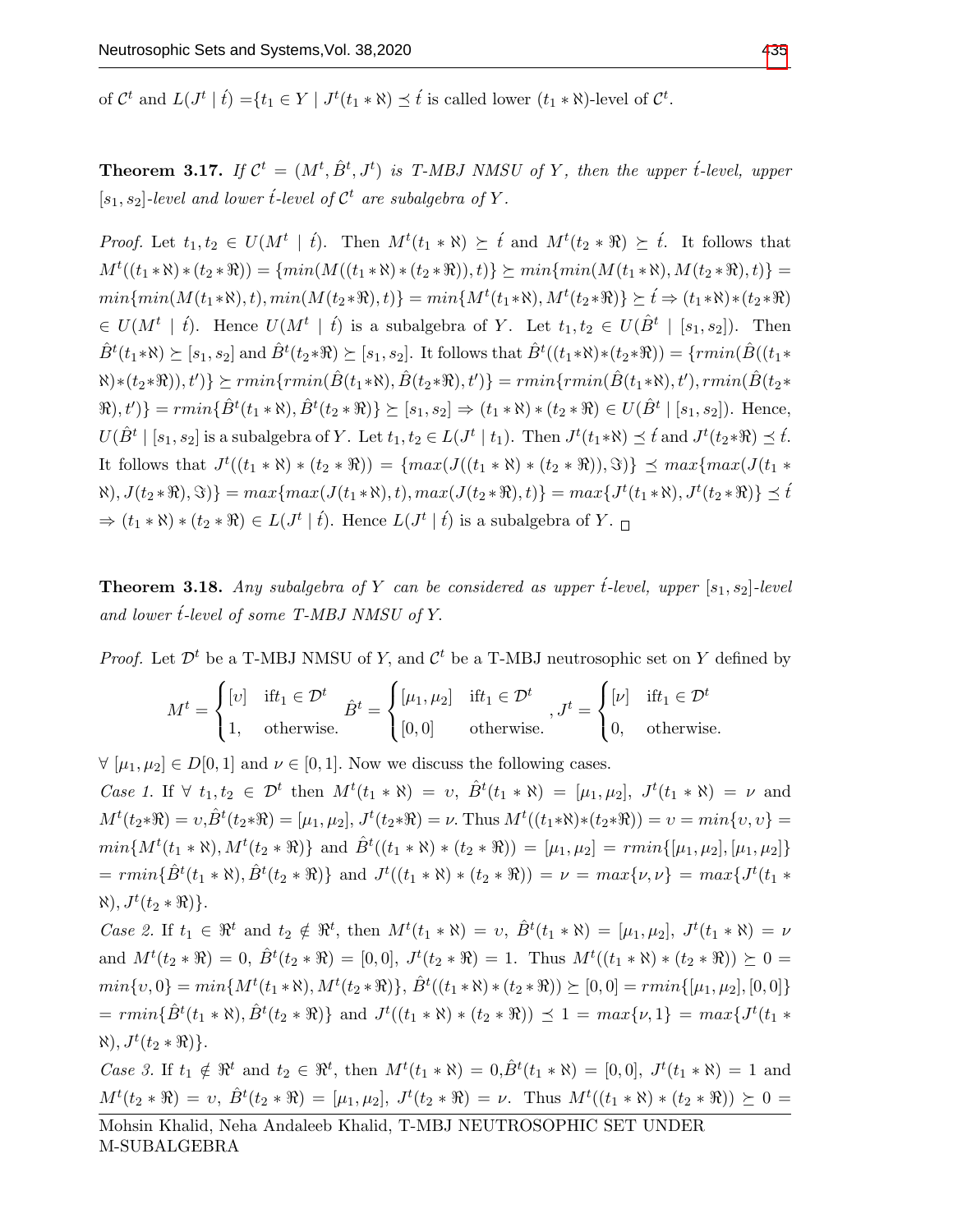$min\{0, v\} = min\{M^t(t_1 * \aleph), M^t(t_2 * \Re)\}, \hat{B}^t((t_1 * \aleph) * (t_2 * \Re)) \succeq [0, 0] = rmin\{[0, 0], [\mu_1, \mu_2]\}$  $= rmin\{\hat{B}^t(t_1 * \aleph), \hat{B}^t(t_2 * \Re)\}\$ and  $J^t((t_1 * \aleph) * (t_2 * \Re)) \preceq 1 = max\{1, \nu\} = max\{J^t(t_1 * \Re)\}$  $\aleph), J^t(t_2 * \Re) \}.$ 

Case 4. If  $t_1 \notin \mathbb{R}^t$  and  $t_2 \notin \mathbb{R}^t$ , then  $M^t(t_1 * \aleph) = 0$ ,  $\hat{B}^t(t_1 * \aleph) = [0,0]$ ,  $J^t(t_1 * \aleph) = 1$  and  $M^{t}(t_{2} * \mathbb{R}) = 0, \hat{B}^{t}(t_{2} * \mathbb{R}) = [0, 0], J^{t}(t_{2} * \mathbb{R}) = 1.$  Thus  $M^{t}((t_{1} * \mathbb{R}) * (t_{2} * \mathbb{R})) \succeq 1 = min\{0, 0\} =$  $min\{M^t(t_1*\aleph),M^t(t_2*\Re)\},\ \hat{B}^t((t_1*\aleph)*(t_2*\Re))\succeq[0,0]=rmin\{[0,0],[0,0]\}=rmin\{\hat{B}^t(t_1*\Re),\ \hat{B}^t(t_2*\Re)\}$  $\{\mathcal{R}(t_2 * \mathbb{R})\}$  and  $J^t((t_1 * \mathbb{N}) * (t_2 * \mathbb{R})) \preceq 1 = max\{1,1\} = max\{J^t(t_1 * \mathbb{N}), J^t(t_2 * \mathbb{R})\}.$ Therefore,  $\mathcal{C}^t$  is a T-MBJ NMSU of Y.

**Theorem 3.19.** Let  $\mathcal{C}^t$  be a subset of Y and  $\mathcal{C}^t$  be a T-MBJ neutrosophic set on Y which is given in the proof of above Theorem. If  $\mathcal{C}^t$  is considered as lower level subalgebra and upper level subalgebra of some T-MBJ NMSU of Y, then  $\mathcal{C}^t$  is a T-MBJ neutrosophic cubic one of  $Y$ .

*Proof.* Let  $\mathcal{C}^t$  be a T-MBJ NMSU of Y, and  $t_1, t_2 \in \mathcal{C}^t$ . Then  $M^t(t_1 * \aleph) = M^t(t_2 * \Re) = \gamma$ ,  $\hat{B}^t(t_1 * \aleph) = \hat{B}^t(t_2 * \Re) = [\alpha_1, \alpha_2]$  and  $J^t(t_1 * \aleph) = J^t(t_2 * \Re) = \beta$ . Thus  $M^t((t_1 * \aleph) *$  $(t_2 * \Re) = \{min(M((t_1 * \Re) * (t_2 * \Re)), t)\} \succeq min\{min(M(t_1 * \Re), t), min(M(t_2 * \Re), t)\}$  $min\{M^t(t_1*\aleph),M^t(t_2*\Re),\}=min\{\gamma,\gamma\}=\gamma,\Rightarrow(t_1*\aleph)*(t_2*\Re)\in\mathcal{C}^t,\,\hat{B}^t((t_1*\aleph)*(t_2*\Re))=$  $\{rmin(\hat{B}((t_1 * \aleph) * (t_2 * \aleph)), t')\} \succeq rmin\{rmin(\hat{B}(t_1 * \aleph), \hat{B}(t_2 * \aleph), t')\} = rmin\{rmin(\hat{B}(t_1 * \aleph)), t')\}$  $\{(\hat{B}(t_1,\hat{B}(t_2*\Re),t')\} = rmin\{\hat{B}^t(t_1*\Re),\hat{B}^t(t_2*\Re)\} = rmin\{[\alpha_1,\alpha_2], [\alpha_1,\alpha_2]\} = [\alpha_1,\alpha_2]$ and  $J^t((t_1*\aleph)*(t_2*\aleph)) = \{max(M((t_1*\aleph)*(t_2*\aleph)), \Im)\}\preceq max\{max(M(t_1*\aleph), \Im), max(M(t_2*\aleph)))\}$  $\{\Re, \Im\} = \max\{M^t(t_1 * \aleph), M^t(t_2 * \Re), \} = \max\{\beta, \beta\} = \beta, \Rightarrow (t_1 * \aleph) * (t_2 * \Re) \in \mathcal{C}^t.$  Hence, proof is completed.  $\Box$ 

#### 4. Conclusions

In this paper, T-MBJ neutrosophic set is defined and notion of T-MBJ neutrosophic Msubalgebra is also introduced by set of conditions on G-algebra. T-MBJ neutrosophic Msubalgebra of G-algebra has investigated by p-union, P-intersection, R-union, R-intersection and some results. For future work this study will be use to discuss the normal ideals, multiplication, translation and magnification of T-MBJ neutrosophic set.

## References

- <span id="page-13-2"></span>1. A.B. SAEID, Interval-valued fuzzy B-algebras, Iranian Journal of Fuzzy System 3 (2006) 63-73.
- <span id="page-13-3"></span>2. C.B. Kim, H.S. Kim, On BG-algebra, Demonstration Mathematica 41 (2008) 497-505.
- <span id="page-13-0"></span>3. F. Smarandache, Neutrosophic set a generalization of the intuitionistic fuzzy set, Int. J. Pure Appl. Math. 24(3), (2005), 287-297.
- <span id="page-13-1"></span>4. F. Smarandache, A unifying field in logics: neutrosophic logic. neutrosophy, neutrosophic set, neutrosophic probability, (American Reserch Press, Rehoboth, NM, 1999).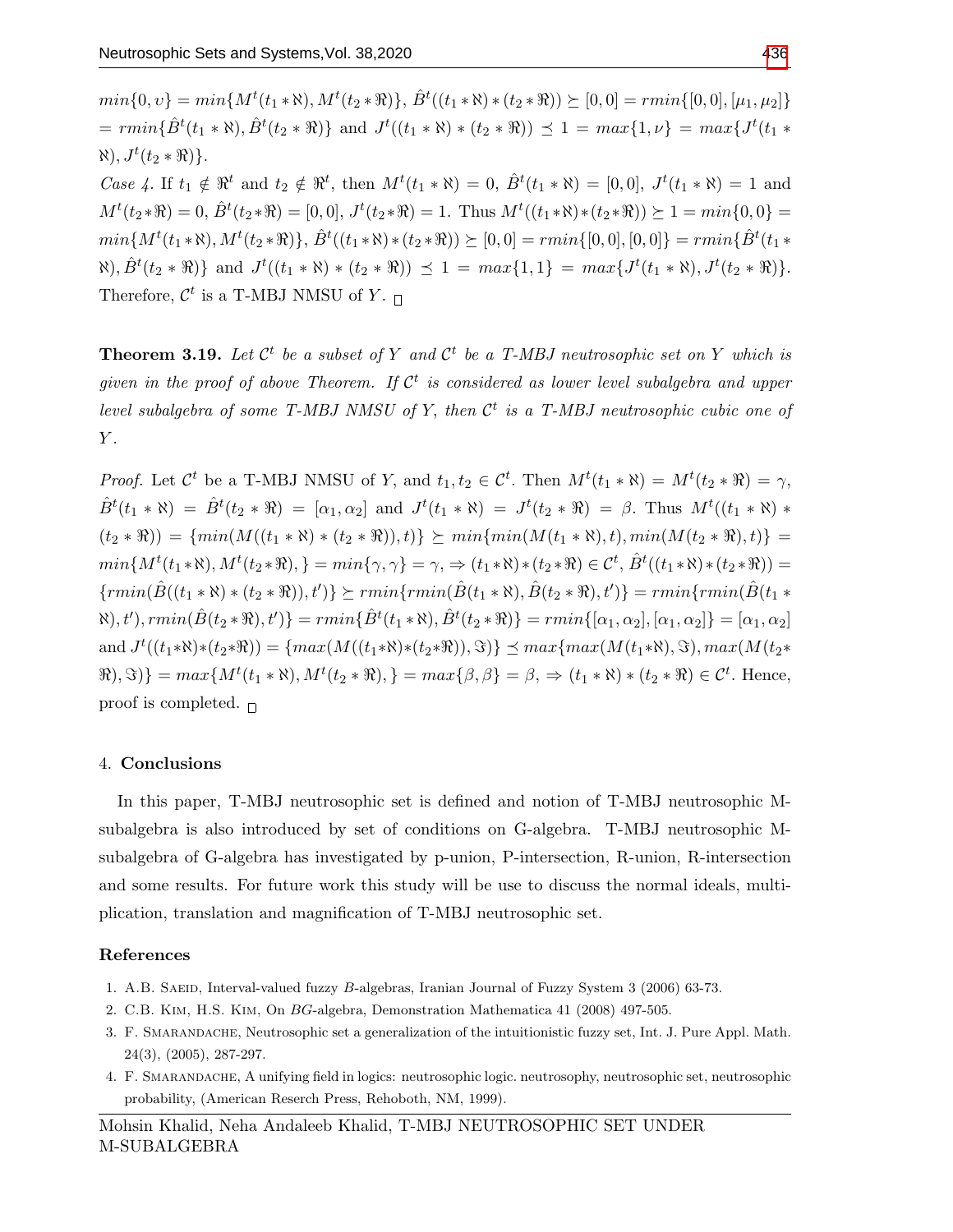- <span id="page-14-1"></span>5. H. Bordbar, M. M. Takallo, R. A. Borzooei, Y. B. Jun, BMBJ-neutrosophic subalgebra in BCI/BCK-algebras, 31, (2020), 31-43. 10.5281/zenodo.3638246.
- <span id="page-14-17"></span>6. J. Neggers, H.S. Kim, A fundamental theorem of B-homomorphism for B-algebras, International Mathematical Journal, 2(2002) 215-219.
- <span id="page-14-3"></span>7. K. Iseki, An algebra related with a propositional calculus, Proc. Japan Academy, 42 (1966), 26-29.
- <span id="page-14-6"></span>8. L.A ZADEH, Fuzzy sets, Information and control 8 (1965) 338-353.
- <span id="page-14-7"></span>9. L.A Zadeh, The concept of a linguistic variable and its application to approximate reasoning, Information science 8 (1975) 199-249.
- <span id="page-14-8"></span>10. M. KHALID, N. A. KHALID, S. BROUMI, T-neutrosophic cubic set on BF-algebra, Neutrosophic Sets and Systems, vol. 31, (2020), pp. 127-147. DOI: 10.5281/zenodo.3639470.
- <span id="page-14-11"></span>11. M. Khalid, R. Iqbal, S. Broumi, Neutrosophic soft cubic subalgebras of G-algebras, Neutrosophic Sets and Systems, 28, (2019), 259-272. 10.5281/zenodo.3382552.
- <span id="page-14-12"></span>12. M. Khalid, R. Iqbal, S. Zafar, H. Khalid, Intuitionistic fuzzy translation and multiplication of Galgebra, The Journal of Fuzzy Mathematics 27, (3), (2019), 17.
- <span id="page-14-13"></span>13. M. KHALID, Y. B. JUN, M. M. TAKALLO, N. A. KHALID, Magnification of MBJ-Neutrosophic translation on G-Algebra, International Journal of Neutrosophic Science (IJNS), 2(1), (2020), 27–37, http://doi.org/10.5281/zenodo.3715484.
- <span id="page-14-14"></span>14. M. KHALID, N. A. KHALID, R. IQBAL, MBJ-neutrosophic T-ideal on B-algebra, International Journal of Neutrosophic Science (IJNS), 1(1), (2020) 24-33, http://doi.org/10.5281/zenodo.3679495.
- <span id="page-14-15"></span>15. M. KHALID, N. A. KHALID, H. KHALID, S. BROUMI, Multiplicative interpretation of neutrosophic cubic set on B-Algebra, International Journal of Neutrosophic Science (IJNS), 1(1), (2020) 58-67, http://doi.org/10.5281/zenodo.3679517.
- <span id="page-14-16"></span>16. M. M. Takallo, R. Borzooei, Y. B. Jun, MBJ-neutrosophic structures and its applications in BCK/BCIalgebras, Neutrosophic Sets and Systems, 23, (2018), 72-84. 10.5281/zenodo.2155211.
- <span id="page-14-20"></span>17. M. A. Basset, A. Atef, F. Smarandache, A hybrid neutrosophic multiple criteria group decision making approach for project selection. Cognitive Systems Research, 57,(2019), 216-227.
- <span id="page-14-22"></span>18. M. Surya, P. Muralikrishna, On MBJ–neutrosophic β–subalgebra, Neutrosophic Sets and Systems,  $28, (2019), 216 - 227.$
- <span id="page-14-23"></span>19. M. A. Basset, A. Gamal, G. Manogaran, H. V. Long, A novel group decision making model based on neutrosophic sets for heart disease diagnosis. Multimedia Tools and Applications,(2019), 1-26.
- <span id="page-14-21"></span>20. P. HEMAVATHI, P. MURALIKRISHNA, K. PALANIVEL, On interval valued intuitionistic fuzzy β–subalgebras, Afrika Mathematika, 29(1-2),(2018), 249 – 262.
- <span id="page-14-5"></span>21. R. K. Bandru, N. Rafi, On G-algebras, Sci. Magna, 8(3), (2012), 1–7.
- <span id="page-14-0"></span>22. S. R. Barbhuiya, t-intuitionistic fuzzy subalgebra of BG-algebras, Advanced Trends in Mathematics 06-01, Vol.3,(2015), pp 16-24.
- <span id="page-14-18"></span>23. R. Biswas, Rosenfeld's fuzzy subgroup with interval valued membership function, Fuzzy Sets and Systems, 63 (1994) 87-90.
- <span id="page-14-19"></span>24. S. S. Ahn, K. Bang, On fuzzy subalgebras in B-algebra, Communications of the Korean Mathematical Society, 18 (2003) 429-437.
- <span id="page-14-9"></span>25. T. Senapati, C.Jana, M. Bhowmik, M.Pal, L-fuzzy G-subalgebra of G-algebras, Journal of the Egyptian Mathematical Society (2014) http://dx.doi.org/10.1016/j.joems.2014.05.010.
- <span id="page-14-10"></span>26. T. Senapati, M. Bhowmik, M. Pal, Interval-valued intuitionistic fuzzy BG-subalgebras, The Journal of Fuzzy Mathematics 20 (2012) 707-720.
- <span id="page-14-2"></span>27. T. Senapati, C. H. Kim, M. Bhowmik, M. Pal, Cubic subalgebras and cubic closed ideals of B-algebras, Fuzzy. Inform. Eng. (2015) 7 129-149.
- <span id="page-14-4"></span>28. Y. Imai, K. Iseki, On axiom systems of Propositional calculi XIV, Proc, Japan Academy, 42 (1966), 19-22.

Mohsin Khalid, Neha Andaleeb Khalid, T-MBJ NEUTROSOPHIC SET UNDER M-SUBALGEBRA